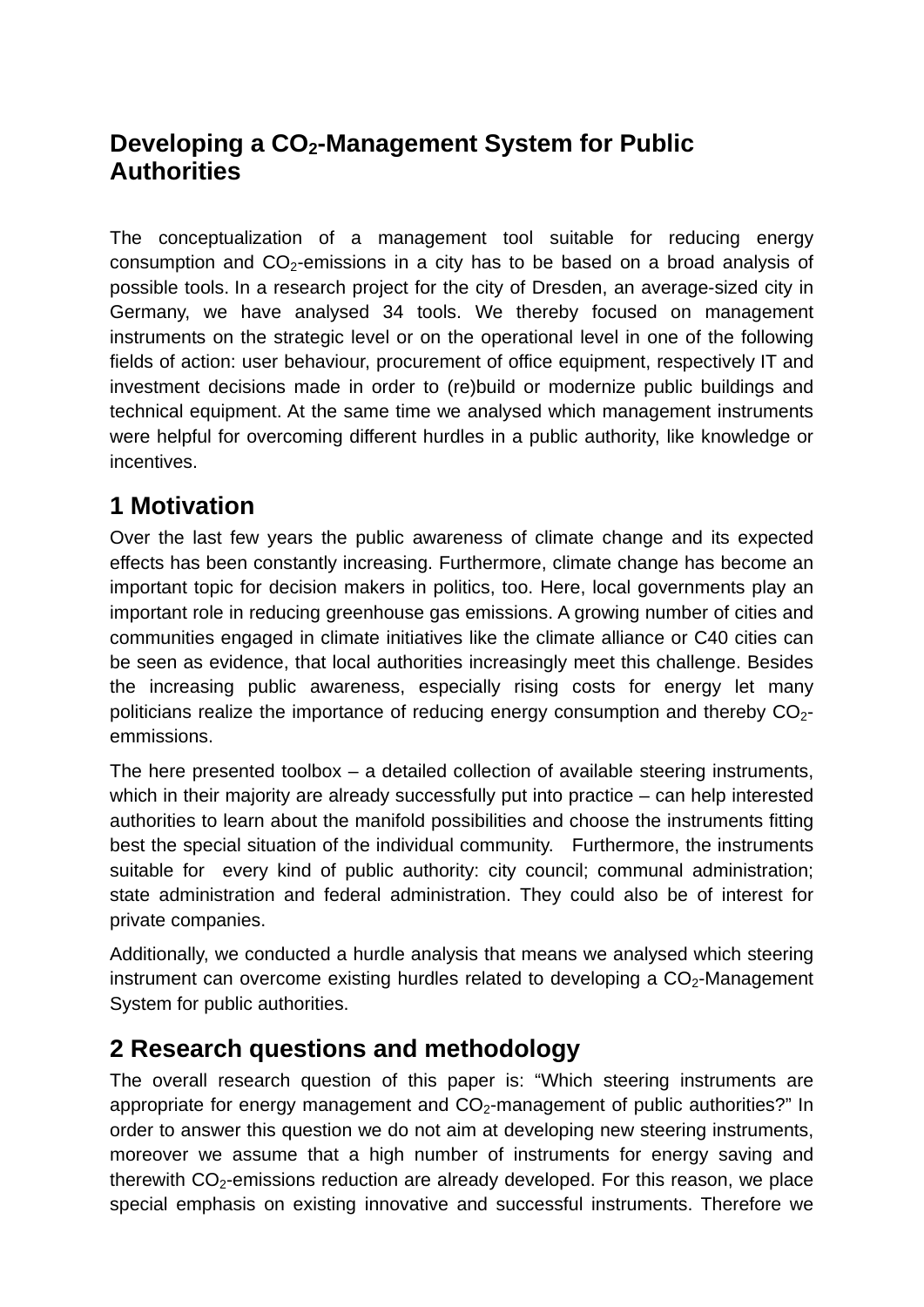conducted a literature research focussing on three subquestions: "Which instruments are appropriate for reducing energy consumption in a public authority significantly?", "Which strengths and weaknesses are characteristic for this instrument?" and "Are there public authorities or other organisations that have already successfully applied this steering instrument?"

Furthermore we have to consider that reductions in  $CO<sub>2</sub>$ -emissions can be achieved in different fields of actions. The energy consumption of public buildings is influenced by users and facility management, by procurement of office equipment and by investments for buildings or renovations. For the literature review we only register steering instruments that have an effect within the administration and fulfil one of the following conditions: First of all, it is a steering instrument on strategic level and leads to conditions that are essential for reducing energy. Secondly, the energy consumption patterns of the employees as the users of the public buildings, thus the user behaviour is targeted. Thirdly, the procurement of office equipment and IT is included, since it already contributes to as much as 40% of the energy consumption in a modern office unit (Radgen 1999: 1 or Berliner Energieagentur 2007: 5). Fourthly, investment decisions made in order to (re)build or modernize public buildings and technical equipment for example for heating or air-conditioning are considered. Here, the long life-span of the concerned machinery and constructions determines the future energy consumption for quite some time, making it very important to carefully consider every single possibility to save energy.

To ascertain the different theoretical existing instruments for steering energy management and hence  $CO<sub>2</sub>$ -Management in the described areas (users and facility management, procurement of office equipment and investments for buildings or renovations), the literature search was conducted in the professional databases ebsco host and Elsevier science. Furthermore we used an established german data base for economics (wiso wissenschaften), the environmental literature data bases of the German Federal Environmental Agency (ULIDAT), the environmental research data base of the German Federal Environmental Agency (UFORDAT), the Saxon regional and university library (SLUB) and the internet search platform Google Scholar (www.scholar.google.de). For collecting the practical examples of successful applications in public authorities, relevant literature, but also the internet was used. The chosen examples are innovative and usually ranked in inter-municipal competitions like "Climate Star", "Federal capital in climate protection" or "European Energy Trophy". Additionally, good-practice-examples and case studies have been selected, that are published in connection with different relevant projects for example managEnergy, GreenLabelsPurchase, Procura+.

Besides, we investigate which steering instrument can overcome existing hurdles related to developing a  $CO<sub>2</sub>$ -Management System for public authorities or derive possible hurdles for the implementation of a steering instrument. Here we apply the hurdles analysis method developed from the bases of power from French and Raven (1959). They differentiate five dimensions: reward power as perception of an individual, that the agent can reward; coercive power as perception of an individual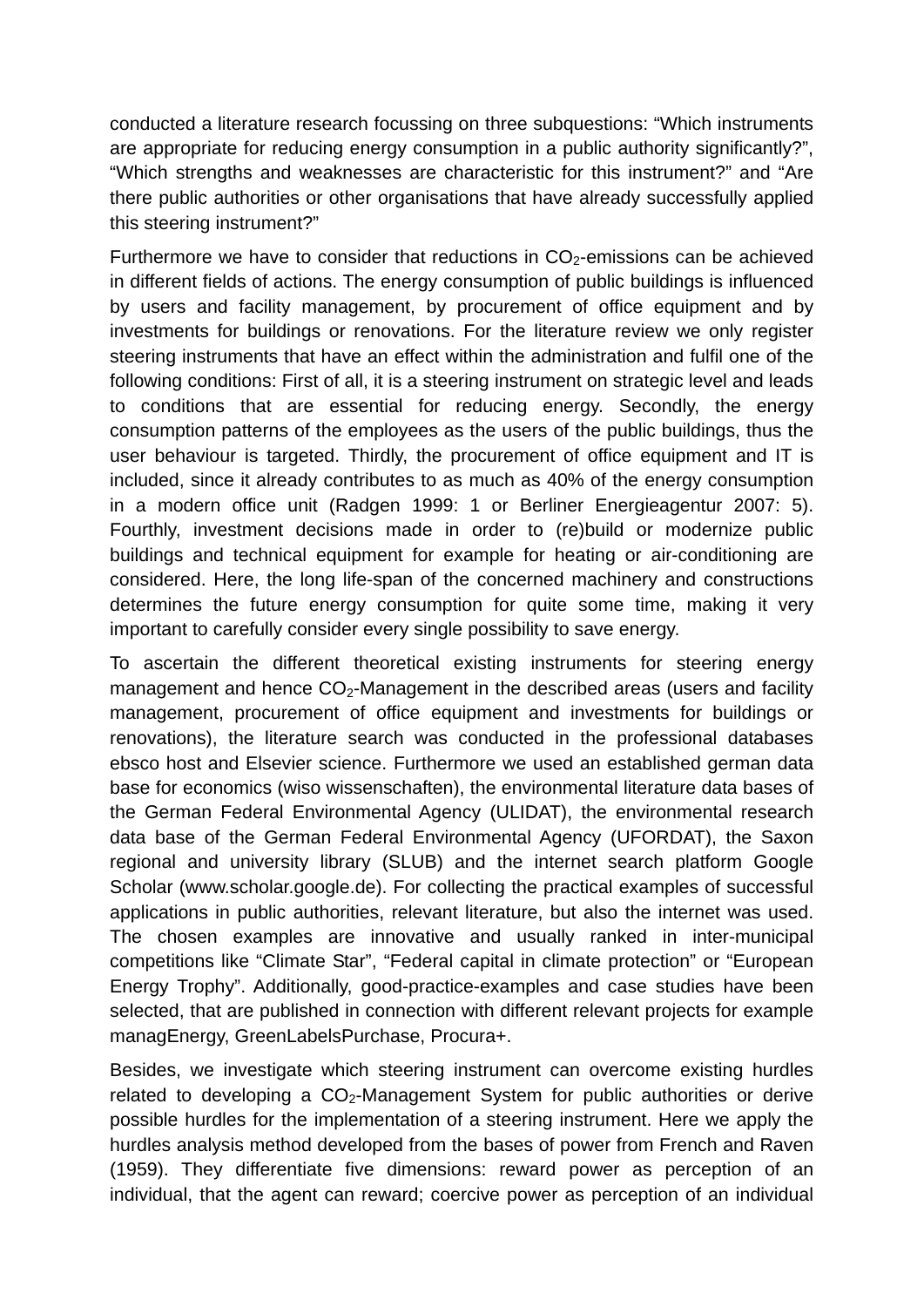that the agent can punish; legitimate power as perception that the agent can prescribe behaviour; referent power as perception of an individual to identify himself with the agent and expert power as perception that the agent has special knowledge or expertise. The hurdles analysis based on those dimensions focuses on existing objectives (derived from the referent power), existing regulations (based on legitimate power), information (based on expert power), knowledge (based on expert power) and incentives (based on reward power) and sanctions (based on coercive power). Information and knowledge are distinguished in order to better identify the underlying barrier, whereas incentives and sanctions are matched, as they often can be transferred into each other. By analysing these barriers, the fourth subquestion can be answered: "Which steering instruments are helpful to overcome hurdles in public authorities?".

Insert Figure 1 about here

------------------

------------------

## **4 Steering instruments for energy management and CO2 management in public authorities**

In total, 35 steering instruments have been identified, whereas 13 of them are instruments of the strategic level and 22 are instruments that focus on the fields of action that have been chosen before. In detail, six instruments target on user behaviour. Respectively, eight instruments are supporting procurement and investment decisions. Table 1 shows all steering instruments. For every instrument, the toolbox includes a description of the instrument itself, a recommendation of how to adopt it for energy saving issues, a list of strengths and weaknesses and different practical examples. As this paper is just a synopsis of the conducted research, only a selection of the most interesting instruments is presented in the following paragraphs.

Insert table 1 about here

------------------

------------------

#### *4.1 Steering instruments on the strategic level*

Public authorities already use numerous steering instruments on the strategic level that - independently of the concrete task - aim at steering the general administrative work. To avoid over-regulation or the parallel existence of contra dictionary steering tools, the steering power of these instruments should be used first, then intending to manage energy consumption in a community. For this reason, the paper first describes the possibilities, the constructive use of such "classical" instruments offer. Here, we use the mission statement, the implementation of strategic objectives, the use of key figures or budgeting and benchmarking as examples.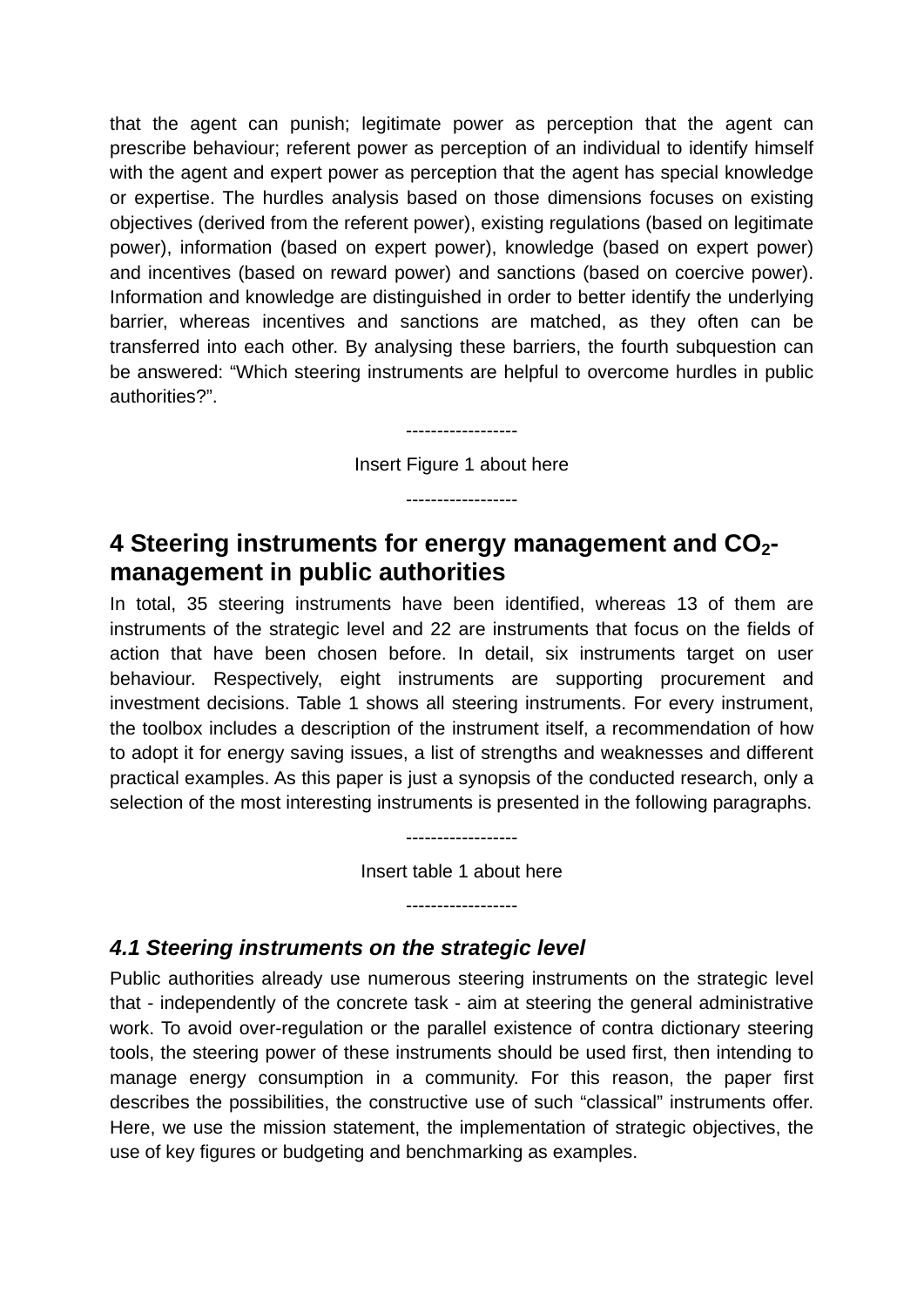Besides, there are strategic instruments that focus especially on the theme of energy consumption, for example the management schemes of energy consumption controlling, the European Energy Award or the municipal energy management.

#### **4.1.1 Mission statement, strategic objective and key figures**

The so-called mission statement of an organisation comprises the essential leading principles and basic rules of administrative office. It establishes the core values and the intrinsic motivation of the organisation as a common basis for the strategic aims and a meaningful system of key figures. The strategic target is deduced from the mission statement, a system of key figures controls the achievement of the strategic objectives. Moreover, the mission statement, strategic objectives and key figures are an orientation for all participating persons.

Referring to energy saving, the public authority can integrate corresponding objectives into its mission statement, additionally, energy saving could be a concrete strategic aim as well. Defining key figures, which show the developments in the area of energy consumption for the accounting and controlling systems are of high importance as they provide the fundamental basis for the internal information system.

The strengths of these steering instruments can be seen as follows: environmental protection becomes part of the organisational culture. It is assured by the documentation of the political intention. Besides environmental issues also other policy guidelines can be integrated into the strategic concept within the modernization of public administration structures; thus this instrument can be seen as an embedded system for the internal management system that has to be (re- )established anyway. Weak points of this instrument could be that the organisational culture is often determined by informal rules like motivation or cooperative behaviour. These can be in opposition to the mission statement. Furthermore, other objectives of the organisation are in competition to environmental objectives (goal conflicts).

In the past a lot of cities integrated environmental aspects into its mission statements or into its strategic targets like the cities Dresden, Nuremberg, Wuppertal or Wien. The environmental guideline of the city Dresden defines environmental protection as a managerial task. In addition, objectives are formulated and the organisation and documentation of environmental management is determined. (BMU; BDI (2002), pp. 47; Dresden (2008), n. pag.; Stadtrat Nürnberg (2001), n. pag.; UBA (2003), pp. 119; Wien (n. d.), n. pag.; Wuppertal (1998), n.pag.)

#### **4.1.2 Contract management**

Different hierarchical levels of a public authority need to agree upon obligatory quantitative and qualitative targets to fulfil in a certain period with a certain budget. A set of operating ratios here could verify the intended objectives. On the one hand rewards can be an incentive for employees to work towards a successful target achievement. On the other, also sanction systems (budget constraints) in case of failing the internal goals, might be of positive impact.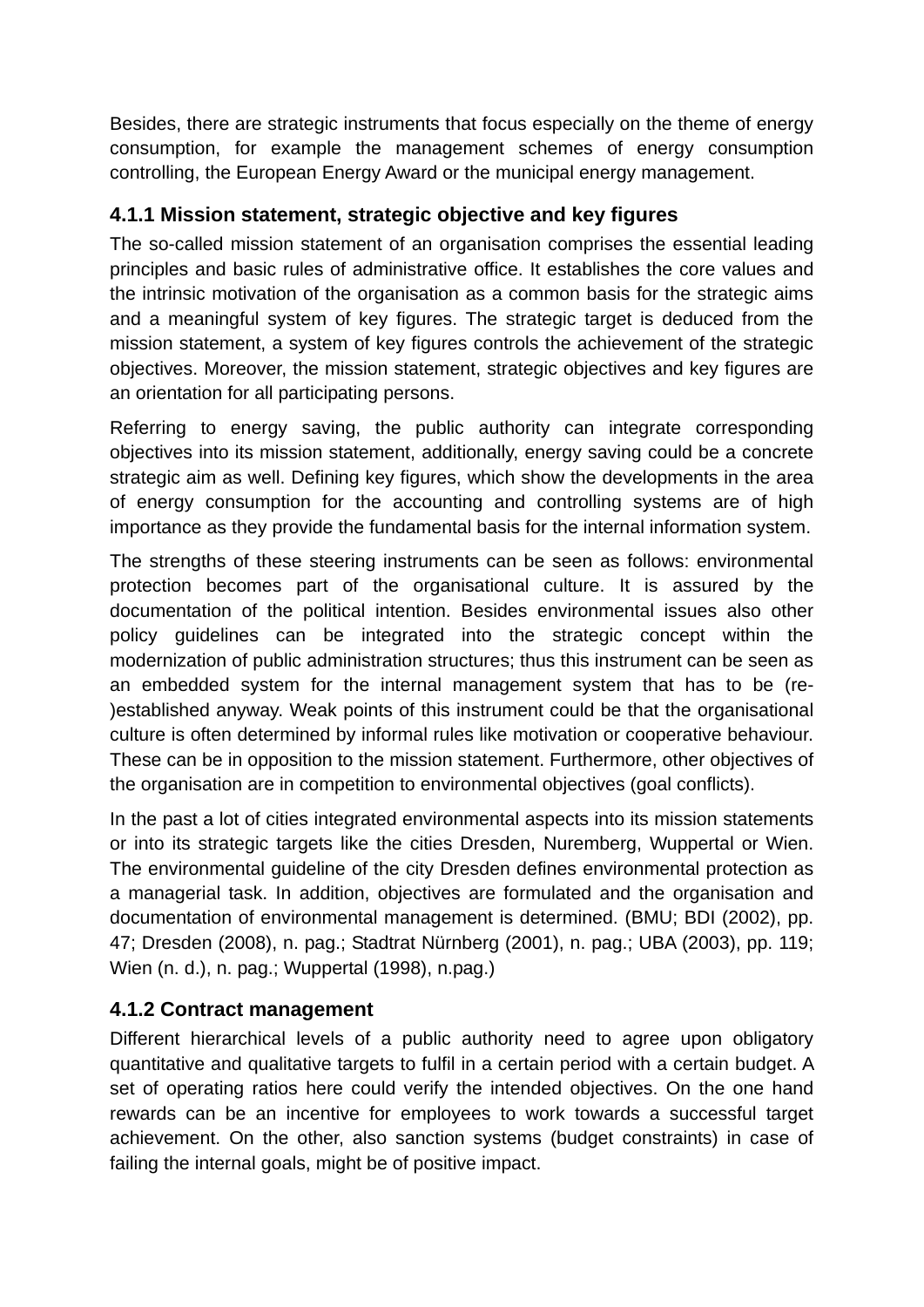Referring to the reduction of energy consumption it is possible to integrate clear ecological goals into agreement on objectives. For instance, it can be fixed that, to increase environmental procurement, 40% of the products must have an environmental certificate.

The strengths of this steering instrument are that every smaller organisational unit can implement a contract management, no high expenditures are necessary; high transparency is given about past activities and work to be performed in the future. However, this instrument will not be useful if the formulated contracts are too superficial. With weak formulations like "we want to decrease the environmental procurement" it is difficult to successfully fulfil organizations' targets. It is also unavoidable that, besides the environmentally friendly, non-environmentally investments have to be made. Currently no concrete example exists. (Interpublic Berlin (2006); Senator für Finanzen der freien Hansestadt Bremen (2002); Speier, F.; Friederer, H.-J.; Klee, G. (2001), pp.109; UBA (2003), pp. 120.)

#### **4.1.3 Budgeting**

Unit objectives for an administration are developed, which define especially economic parameters by internal commitment. Budgeting is characterized by determination of a maximum expenditure of certain financial positions and, contemporaneously the extension of competence and responsibility of the organisation's decentralised areas that have to generate the output. The public authorities' overall budgeting plans financial resources for every specific department and the department for itself decides how to allocate these resources. The saved expenditures can then be used for any purposes and can partly be carried forward into other periods.

The steering instrument budgeting can be used for energy saving by users (for example schools or specific departments) or by departments that are responsible for facility management and servicing (for example real estate office or administration department for schools). The first group is urged to change their user behaviour while the second group is urged to undertake energy saving investments and periodic service and maintenance.

The steering instrument fosters energy saving because of reduced costs that then can be used for other purposes. By using the instrument budgeting of energy costs by users the user behaviour will most likely change. A disadvantage of budgeting could be that, instead of purchasing new and energy-saving office equipment, the old equipment with high energy consumption stays in place, as this, in the short-term, the cheaper but also less efficient way.

Kindergartens and schools often use this steering instrument for example a school in Main-Kinzig-District. At this school the budgeting of energy and operating costs on a volunteer basis was introduced; employment costs and costs for substantial building measures are not included. 50% of the saved costs are paid back directly to the school's budget so it could be used for the school's own projects. The other 50 % are used for establishing a reserve for example extensive building measures for the other district's schools. At the beginning of the year the school gets information about the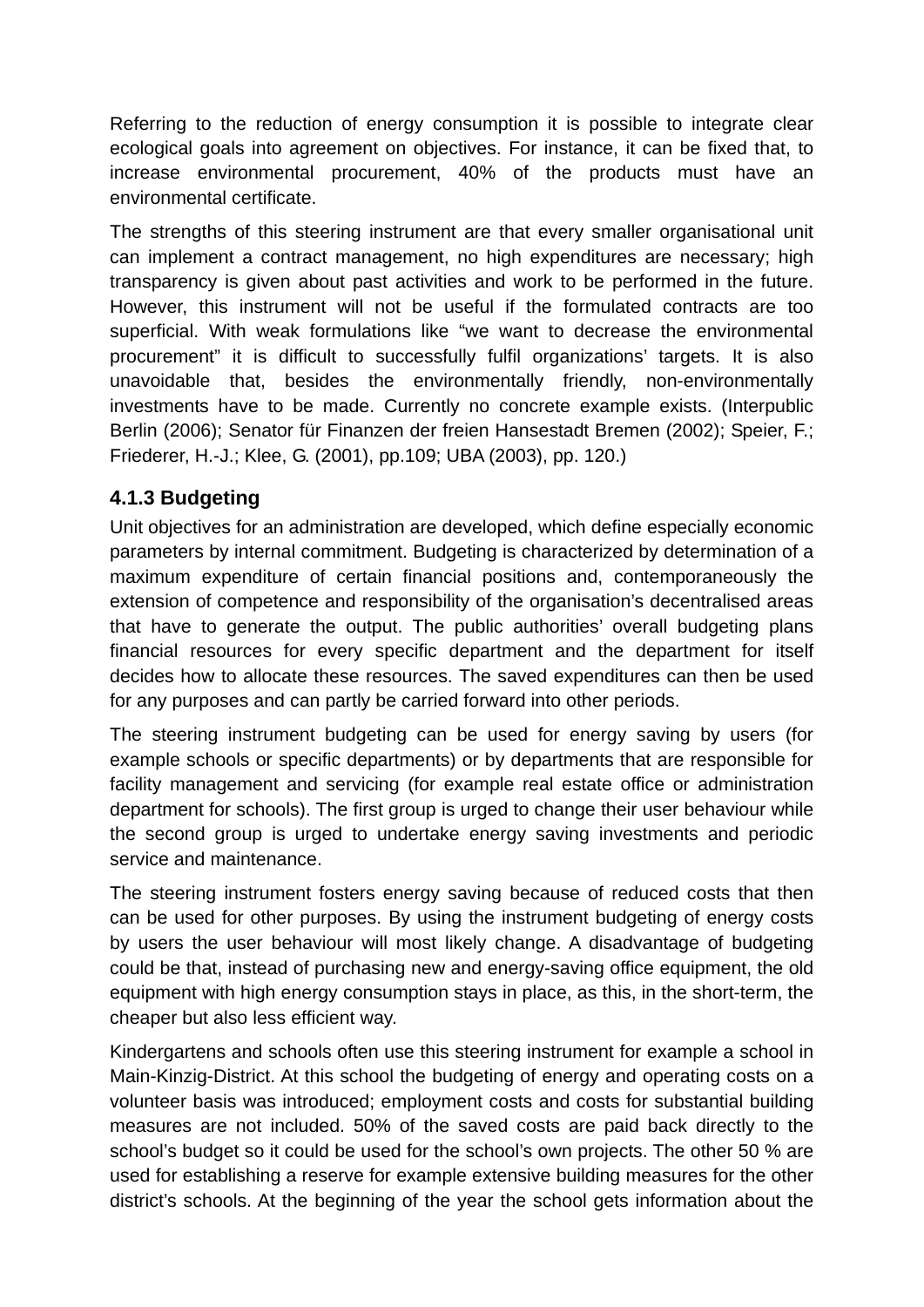budgeting and every month an updated statement of account. Furthermore a working group that consists of principal and administrative staff was established with the target of exchange of experiences. (BMU, BDI (2002), pp. 25; Bolay, S. (2006), p. 14; Hessisches Ministerium für Wirtschaft (2004), pp. 27-31; Kopatz, M. (2006), pp. 118; Speier, F.; Friederer, H.-J.; Klee, G. (2001), pp.109; UBA (2003), pp.; UBA (2003), pp. 99, 121, 190)

### **4.1.4 Benchmarking**

Benchmarking is an analytical instrument for comparison of performance, costs, processes, technologies or administrative structures with Benchmarking-partners. The partner could be another administration unit (internal benchmarking) or another public authority (external benchmarking). The aim of benchmarking is to reveal own strengths and weaknesses and also possible improvement opportunities by means of predetermined key figures. Benchmarking can be of use for comparisons of resources consumption per building or type of use and analysing the differences. A comparison between organisations and municipal energy managements' success is also feasible. Environmental protection activities can be an item of benchmarking as well as different utilized political instruments (taxes, guidelines, regulations) and its effects could also.

The strength of benchmarking is that possible improvements and innovative solutions are shown. Thus the public authority can better assess its own performance and the effectiveness of its own or other applied energy saving measures. Because of differences in processes or products comparisons are not always applicable.

The city Horb am Neckar implemented an internal benchmarking in kindergartens, controlling the monthly consumption of energy and water. Additional consumptions and related additional costs are analysed so that the kindergarten knows can analyse the reason for variances. Moreover measures are determined in order to reduce the total consumption. Furthermore the public swimming bath of the city Horb am Neckar takes part in an external Benchmarking, whereby some weak points could be indentified in the past. (BMU; BDI (2002), pp. 27; Krems, B. (2008): Benchmarking; Speier, F. Fiederer, H.-J.; Klee, G. (2001), pp. 38 & pp. 80.)

### **4.1.5 Energy consumption controlling**

Energy consumption controlling, which was developed for specific reduction of energy consumption of municipalities, conduce monitoring and minimizing of energy consumption. For that purpose, in the first step data for power consumption and heat energy supply is collected and in a detailed manner . In the second step ratios are developed and established and in the third step the current situation is analysed concerning absolutely present consumption with regard to the target state as wells as with regard to the trend over a past period;. The fourth step then is the forecasting of the future consumption.

The advantage of this instrument is that it provides the basic information for an effective energy consumption management. Energy consumption controlling is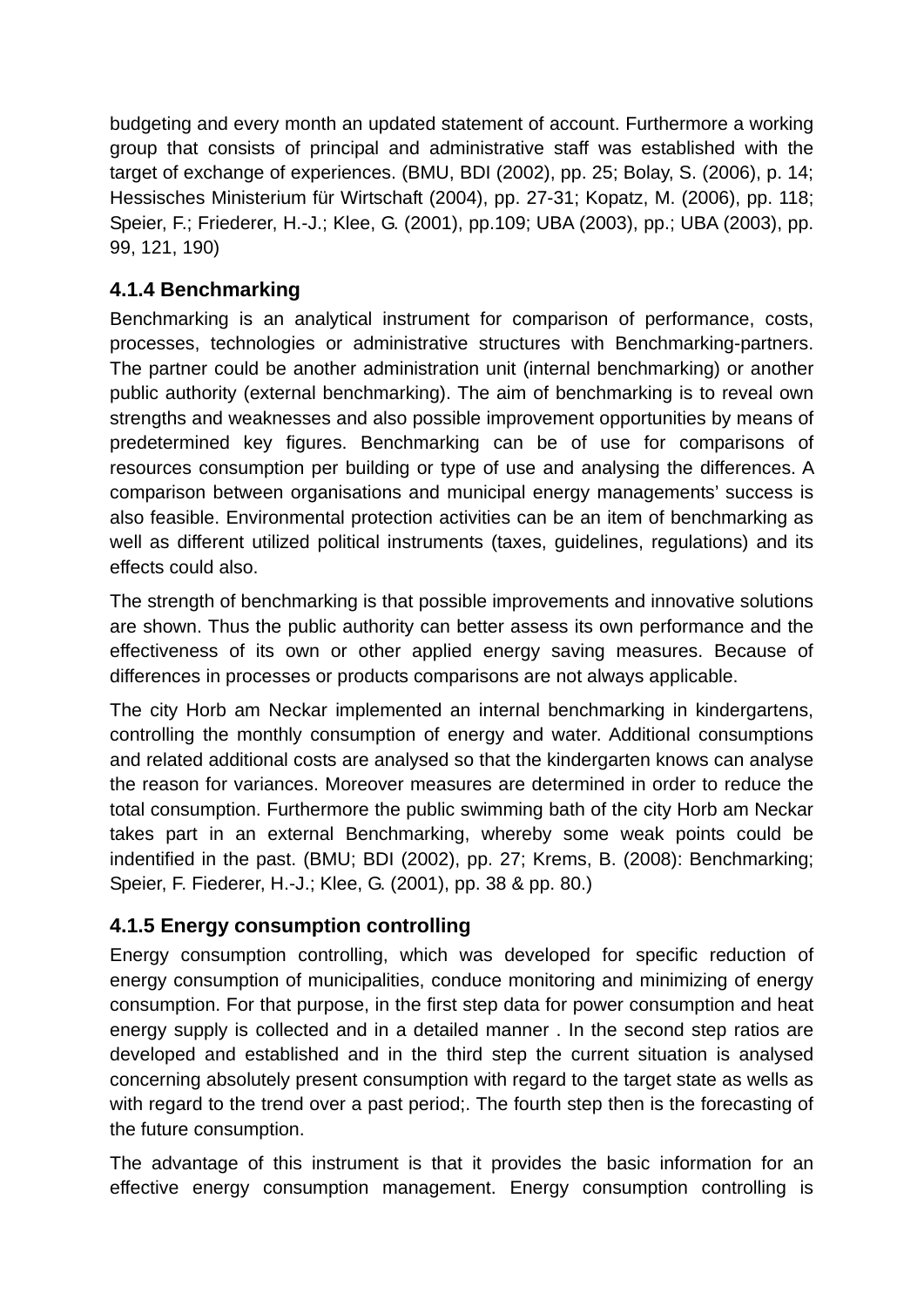therefore also an excellent basis for Benchmarking or Energy-Reports. If any form of controlling exists in public authorities (and also in private companies) mostly there is only a sub-optimal solution with different controlling-systems in parallel (finance controlling, eco-controlling, energy consumption controlling). Indeed developing an integrated controlling system is very difficult and requires high effort (time).

The city Luneburg introduced in thirteen buildings an energy consumption controlling, five further buildings are planned. (BMU; BDI (2002), pp. 39; Arbeitskreis Energieeinsparung des deutschen Städtetages (2000), pp. 2; Deutscher Städtetag (2007), p. 12.)

## **4.1.6 European Energy Award**

The European Energy Award is a European management- and certification program that is developed especially for municipalities and is predicated on the management cycle "analysing – planning – implementing – mentoring – adapting". The management cycle was developed within the scope of fifth research program of the European Union. The Communal-Labels-limited liability company, Zurich, takes over coordination, advancement, granting of a licence and quality assurance.

This steering instrument was specifically developed for reducing energy consumption. The strengths of this instruments are: establishment of organisational, personal and structural preconditions for energy consumption reductions; systematic ascertainment and bundling of activities; teamwork of most important stakeholder leads to higher willingness to cooperate; data-processed identification of the most effective projects or measures;, a list of measures to be taken is appropriate for next projects; yearly efficiency review, certification and award are public-oriented and can also leads to higher motivation of the employee; compatibility to different steeringinstruments and also climate-saving measures. The weaknesses of this steering instrument are that on the one hand further personal and financial expenses are needed and, on the other hand engaged public authorities with an efficient energymanagement have not that surplus value and thus can not benefit from an instrument like this.

In Germany about 120 municipalities for example Gorlitz take part in European Energy Award. Gorlitz was certified the first time in 2004 and re-certified in 2007. (B.&S.U. (n.d.); Energieagentur.NRW (2007); Jena (2006); Jena (n.d.); Starke, V. (2008))

### **4.1.8 Municipal energy management**

Municipal energy management comprehends optimal steering of buildings constitution, building physics, technique, line operation, user behaviour and drafting of contracts. It includes: energy purchase and contract management; energy billing procedure and cost allocation; energy controlling and benchmarking; optimum scale of operations; prepare energy diagnostics and energy concepts; realisation of energy saving measures; participation in building measures; control and contractual matters;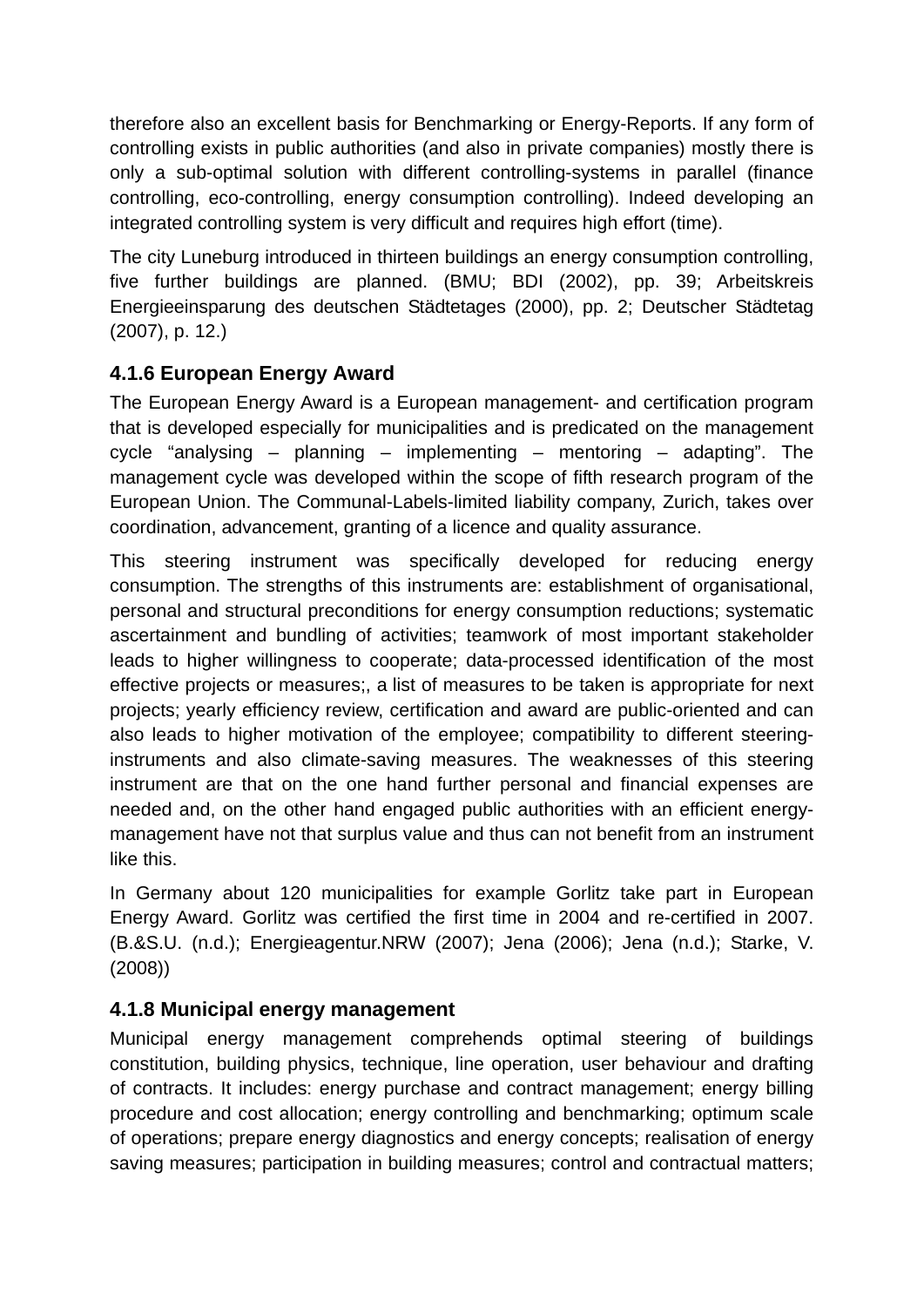development of guidelines and standards; communication and public relations work; possibilities of funding.

Municipal energy management enables identifying energy saving possibilities, the know-how and competences of different experts are bundled. Measures referring to organisation, structure and user behaviour for energy saving can be implemented more easy. Partly the competences of the department "Municipal energy management" are inadequate and the cooperation between specific departments is also insufficient. Often the financial and personnel recourses are calculated tightly and the monitoring and documentation of monthly consumption can be a very time consuming task. Some measures can also result in conflicts with the users for example constraints for warm water supply or special configuration of the PC (shut down automatically). This steering instrument is used in the cities Berlin and Frankfurt am Main. (BMU; UBA (2003), pp. 14, 147 and 83 (appendix); Deutsches Institut für Urbanistik (1998); Frankfurt am Main (n.d.); Kuhn, V. (2003), pp. 10, 12, 47; UBA (2003), p.72)

### *4.2 Steering instruments in the area of user behaviour*

Energy efficient user behaviour and appropriate facility management could save 5- 20% of the overall energy costs. The advantage in this field of action is that "user behaviour" can be targeted without investive measures. The main hurdle in this area is the lack of motivation to save energy on behalf of the employees. Therefore, we concentrated on steering instruments providing an incentive for saving energy for example energy savings competitions, informational and educational offers or certificate trading.

#### **4.2.1 Energy savings Competition**

In an energy savings competition, desired behaviour is rewarded with a bonus. Possible target groups are individuals, teams or whole organisations. The bonus could accord to some persons or the whole organisation. Into consideration could come following topics: achieved energy saving, energy saving idea or energy saving projects.

The strengths of this steering instrument are: a high publicity effect; the possibility of creating rankings; target group and topic are configurable; it is appropriate for starting new projects. It could be disadvantageous that it is only a singular impulse and it is of high expenditure because of organizational complexity: data collection and information processing; result analysis; organisation of award ceremony. Numerous schools adopted this instrument for example in Emden, Dessau or Bologna. (Dessau (2005); Deutscher Städtetag (2007), pp.13; Hessisches Ministerium für Wirtschaft (2004), pp. 34; UBA (2005))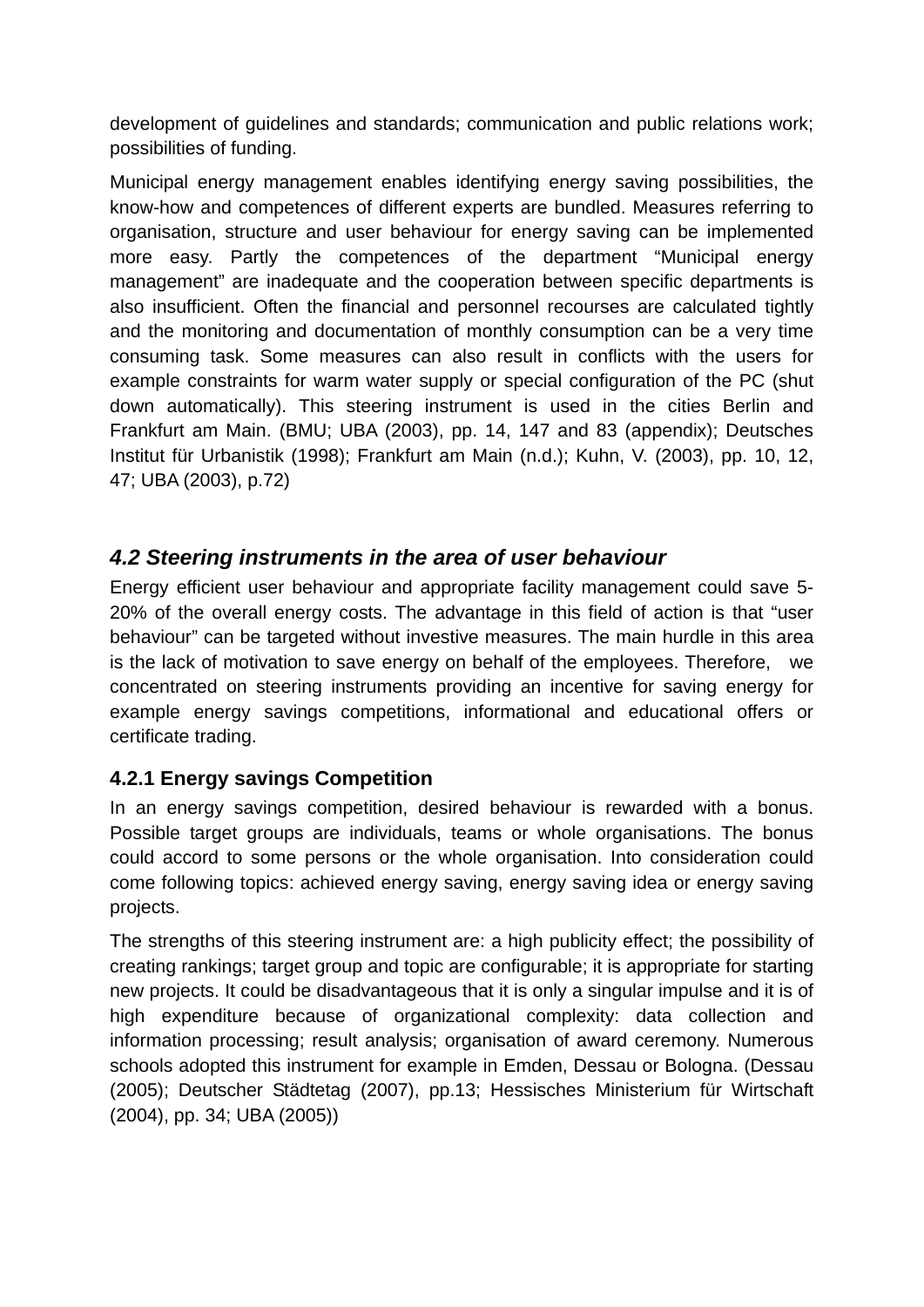### **4.2.2 Informational and educational offerings**

A multitude of measurements are possible in order to inform users about energy saving possibilities for example course of instruction, employee briefing, excursions, lectures, newsletter or E-mail-newsletter, workshops, informational magazines or counselling interviews. In preparation for an informational or educational offering the target group and the specific target of the measurement is to be defined.

This instrument allows a target group specific and tailor-made implementation. It can be combined with further steering instruments for example competition. Very important is the fact that further knowledge is generated and this can foster changing behaviour. But a once-only activity or measure may be forgotten fast therefore activities should repeat once or twice a year, so that the information or the new knowledge keeps in mind. Because of its simplicity the instrument is used very often for example the "Energy-Fit-Week" in Wuppertal, "Super climate" in Wiesbaden or "Energy wins!" in Thüringen. (Arbeitskreis der hessischen kommunalen Energiebeauftragten (2003); Berliner Energieagentur (2008), Deutscher Städtetag (2003), p. 137; DStGB, DUH (2006), pp. 6; Energie gewinnt (n.pag.); Klima-Bündnis (2000), pp. 15, 56, 58); Klimabündnis (2004), p. 9; Münster (2000).)

### **4.2.3 Certificate Trading**

The energy consumption and with it the  $CO<sub>2</sub>$ -emissions can be steered by a maximum emissions cap, by amount of certificates that is equivalent to emission cap and the possibility for internal trading. Later on the emission cap should decrease in dependence on the emission target. By using this instrument a multitude of resource consumption or emissions could delimited. The advantages are that predetermined reduction targets will achieve and that the energy reduction occurs in that places where the cost are at its lowest. However it needs a lot of time to prepare an emissions platform and to allocate the certificates. Certificate trading is not an appropriate instrument for a single department because the departments don't decide about investment issues.

The company BP Amoco introduces an internal emission trading system in 1997. The target of the emission trading system was to reduce emission by 10 % up to 2010 in comparison to 1990. In 2001 BP Amoco achieved the target and abandoned the project. Over a period of four years the company saved 650 million \$. (Akhurst, M.; Morgheim, J.; Lewis, R. (2003), pp. 657-663.; BMU; BDI (2002), pp. 47; Victor, G.D.; House, J.C. (2006), pp. 2100-2112.)

### *4.3 Steering instruments in the area of procurement*

Used office equipment in modern office buildings needs 30 to 40 % of consumption of electricity (Radgen, 1999, p. 1; Berliner Energieagentur (2007), p. 5). In order to reduce the consumption of electricity it is very useful to proof energy efficiency criterion before new office equipment will purchase. By integrating energy efficiency criterion in the procurement the effort of the development of bidding documents will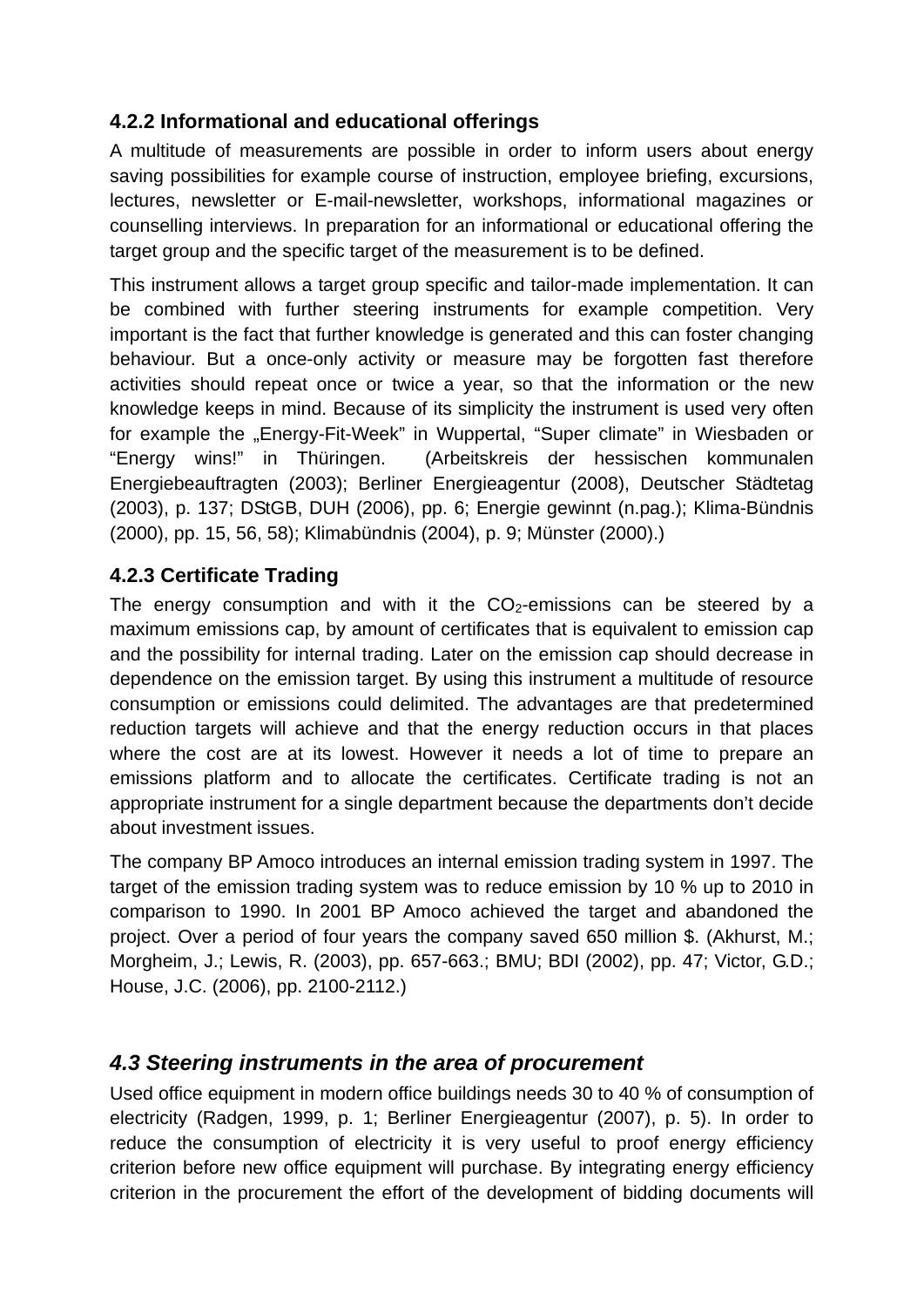increase. Therefore we have searched for instruments and measures that decrease this effort and also legitimate. The research shows different instruments that very often not used from procurement operator. Possible steering instruments in the area of procurement are informational and educational offers, procurement guidelines,, product data base and life cycle costing.

#### **4.3.1 Procurement guidelines**

Procurement guidelines content all relevant regulations with regard to organisation, responsibilities, scheduling and further special features of procurement in general. In this guidelines can define standards for environmental friendly procurement or criterion for environmental protection and resource protection. Following issues are possible: definition of objectives for environmental procurement, determination of specific procedural methods, naming of minimum requirement of procured products or implementation of a controlling system so that favoured objectives are guaranteed.

The strengths of this instrument are beforehand defined regulations for environmentally friendly procurement, responsibilities and desired procedures. Often criterions of environmental protection exist, but because of insufficient motivation and controlling and also because of legal uncertainty these procurement criterions are not applied. (Amt für Umweltschutz Heidelberg (2004), p. 9; Hamburg (2007a), pp. 33; Hamburg (2007b); UBA (2007), p. 68; Umweltamt Münster (1995), pp. 11)

#### **4.3.2 Product data bases**

Product data bases support procurement operators running a market analysis by providing data about currently available products and its product specifications.

In particular if created for the purpose of environmental friendly procurement such databases enable analysis of the state-of-the-art of specific products and thus can help choose the one with for example the highest energy efficiency.

A range of databases has been designed and published recently. They provide, on the one hand, up to date information and their detailed product information about the state-of-the-art of technology ensures a fundamental decision basis for procurement processes. On the other hand it is difficult and of high effort to keep them up to date as the life-span of many products gets shorter, products are upgraded or replaced. Yet some databases are still under construction. Those as well have to cope with the challenge to provide information about many different criteria that have to be taken into account if one wants to choose the most environmental friendly alternative of a specific product.

An example is the database "Office-Top Ten" (www.office.topten.de) supplied by the German Energy Agency. It compares the most energy saving office devices such as notebooks or desktop-PC by calculating energy consumptions over the whole lifespan. (DENA (2008))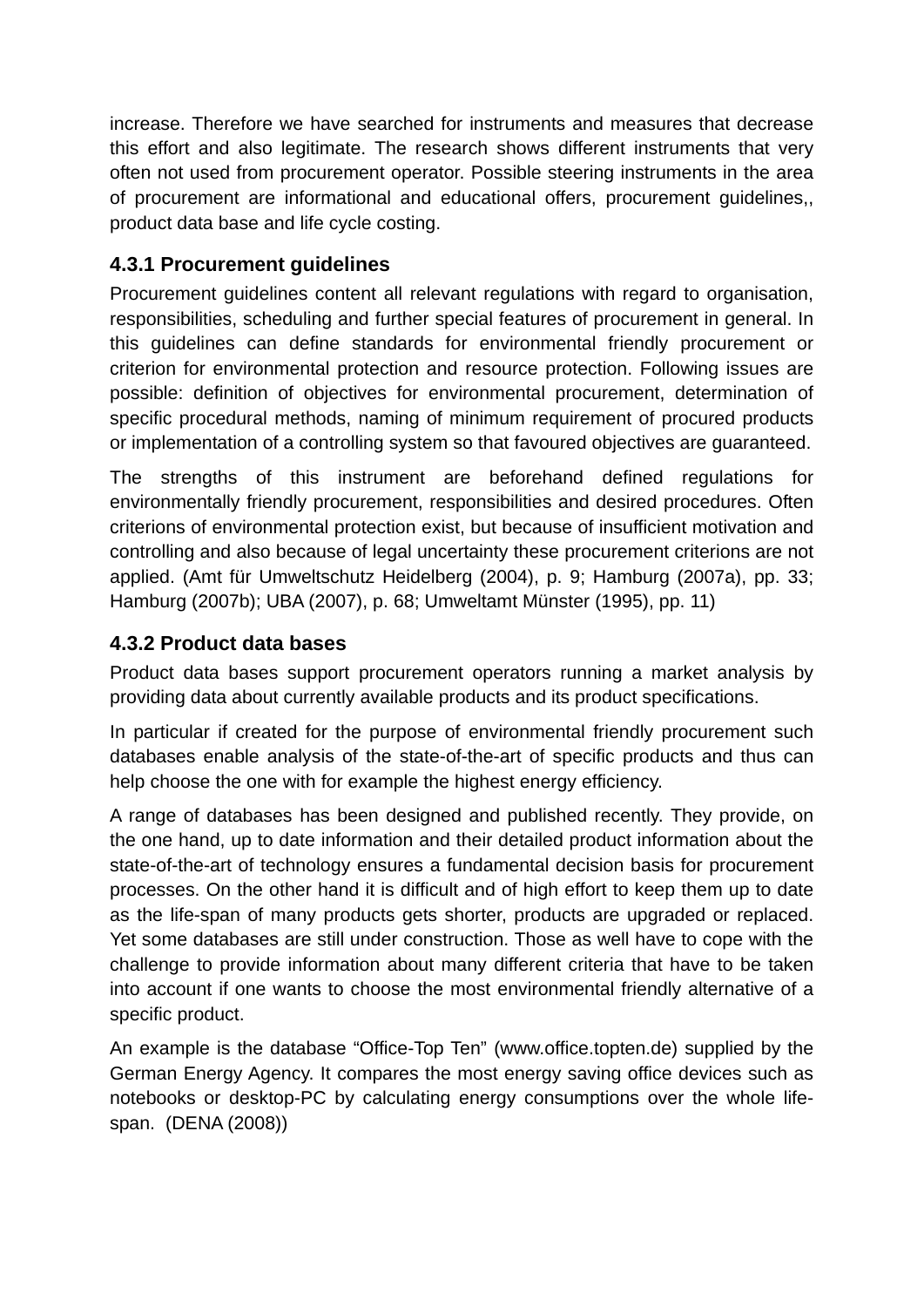#### **4.3.3 Life-cycle costing**

For selecting the most economic offer in purchasing processes costs and revenues of the whole life cycle have to be calculated. That means not only acquisition costs have to be considered but also costs of the use-phase and the end-of-life. By doing so, the follow-up costs are taken into account in an adequate manner.

In particular energy consumption and the use of water but also manufacturing supplies and expendables are considered by calculating the follow-up cost. Also maintenance cost or the costs for disposal may differ between different products. Therefore the calculation of life-cycle costs can reveal the true costs of a product: an energy-saving device may have a higher purchase price, but lower energy costs during the use phase can reduce the costs over the life-cycle.

So, choosing the most economic product can save both energy and money. For some products request for bids are already available that demonstrate the approach for considering life-cycle costs in purchasing processes and thus help reduce the true cost of a product.

But calculating life-cycle costs is not always a simple task as it has to be based on assumptions. It might be difficult to estimate the life-span of a product or to define its typical operating state which determines amount of energy consumption. Also phrasing a request for bids requires high effort in particular if it is done for the first time.

The administrative regulations for procurement of energy efficient products and services of the German federal ministry of economy renew public procurement processes. As a result life-cycle costs have to be calculated within the public procurement processes, criteria for energy efficiency have to be integrated in requests for bids and, where possible, an environmental friendly contract handling has to be established. Guidelines and examples for request for bids as well as currently available calculation tools integrate the thinking in life-cycle costs in an adequate manner, supplying responsible persons with useful information for example about the course of action, cost factors, adequate assumptions. (BMU, BDI (2002), pp. 57; BMWi, BMU (2007), pp. 83)

### *4.4 Steering instruments in the area of investigation in buildings*

Energy-efficient building is a very important regulating screw for sustainable reduction of municipal energy consumption. In the literature is mentioned energy saving potentials for energetic reconstructions of 40 to 60% of the regular heat consumption. Of particular importance is that investment decisions in buildings have long-term impacts. Badly reconstructed buildings will reconstruct again in about 40 years that has enormous impacts on energy consumption and also on  $CO<sub>2</sub>$ emissions. Below the instruments energy guidelines, consideration of environmental follow-up costs and contracting are explained.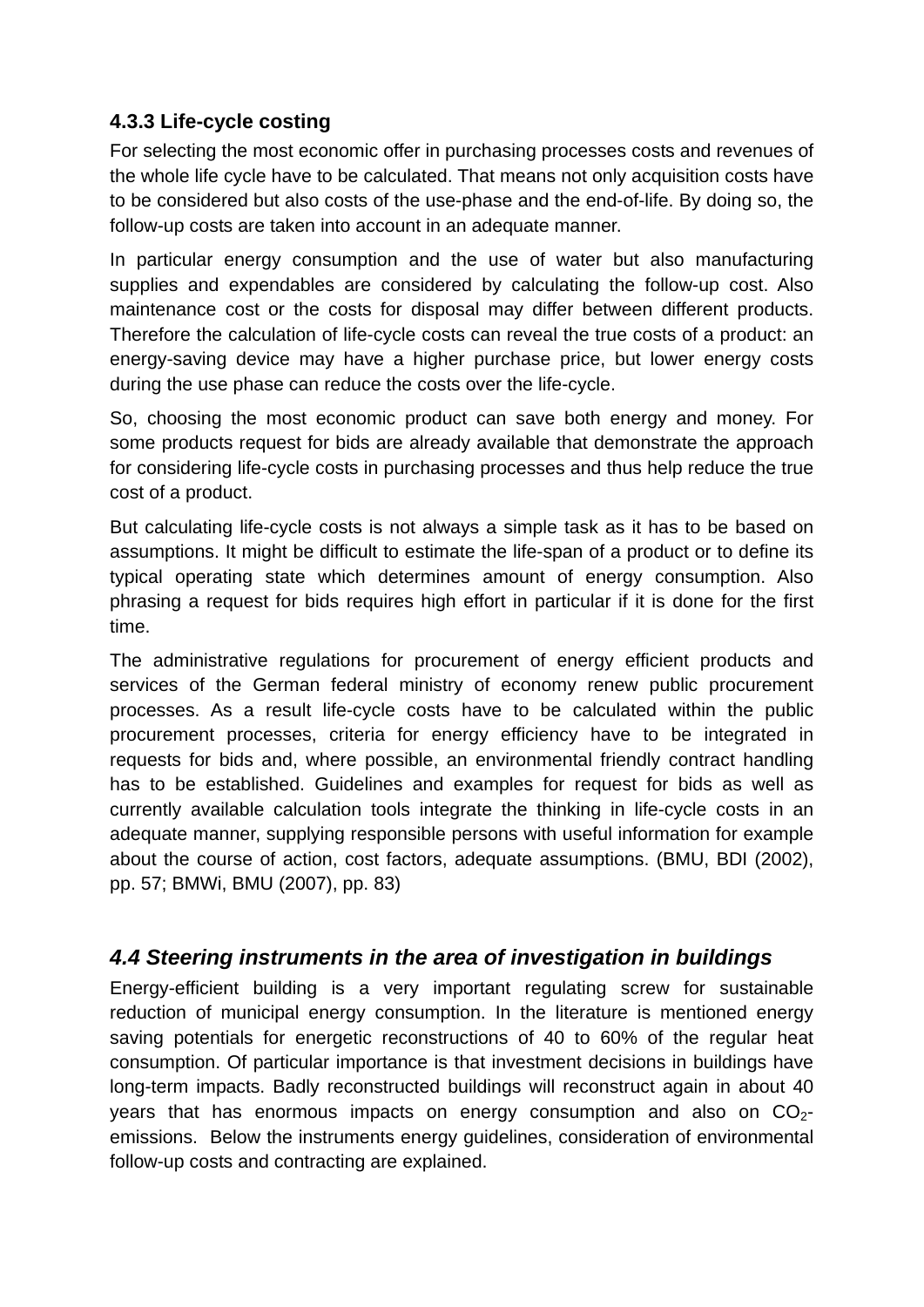### **4.4.1 Energy guidelines**

Energy guidelines developed for reductions of municipal energy consumptions are a summary for planning, operating and energy management in a central set of rules agreed of municipal council. Energy guidelines not only common principles about the handling of energy but rather a summary of concrete planning instructions, operating constructions and also exactly established responsibilities.

Beneficial is the documentation of political commitment. If the energy guidelines are formulated in an appropriate manner, new and innovative techniques/ solutions are fostered and also the energy-efficient reconstruction of buildings. Energy guidelines are not useful if none pays attention to this guideline and if no appropriate controlling system exists. Employee briefing or instruction are essential. (Amt für Umweltschutz Heidelberg (2004), pp. 8; Arbeitskreis Energieeinsparung des Deutschen Städtetages (2003), pp. 1; Deutscher Städtetag (2007), p. 18; Hamburg (2007a), pp. 32)

#### **4.4.2 Consideration of Environmental follow-up costs**

Environmental follow-up costs occur due to negative environmental impacts of investments. Generally, they take effect rather off-side than on-side. Environmental follow-up costs of energy consumption include, among others, cost of: climate change, crop failure, damage caused to human health due to air pollution or material damage (corrosion, contamination), damage caused to ecosystem, water pollution. An adjusted efficiency analysis can integrate an appropriate cost rate for external costs can be geared to for example the average price of certificates of the European Union Emission Trading Scheme (EU ETS).

In particular for reducing energy consumption or  $CO<sub>2</sub>$ -emissions respectively calculating follow-up costs supplements efficiency analysis. Nevertheless scarce resource funds can make it difficult to implement the most efficient alternative is implemented as the investor does not benefit directly from the saved follow-up costs: indirect savings give rise only to the overall budget rather than to the budget of the investor.

The city Frankfurt am Main considering environmental follow-up costs. Planning base for construction, use and maintenance of new buildings is minimization of overall costs. Investment costs are considered as well as operating costs and environmental follow-up costs. For the latter 50€ are calculated per t  $CO_2$  and 1€ per 1m<sup>3</sup> water. The Federal State Saxony, Germany, introduced Administrative regulations for energy efficiency. Validation rules for measures for more energy efficiency shall also consider ecological and social aspects. This is done firstly by a bonus system that grants each kg of reduced CO<sub>2</sub>-emissions with 0.07  $\epsilon$ ; secondly more flexibility for periods of repayment, thirdly granting the right to reduce the calculated investment costs in profitability analysis if innovative technology, for example renewable energy technology will be implemented, fourthly costing rates can be estimated with a comparatively low cost rate of the German Ministry for finance. (Arbeitskreis Energieeinsparung des Deutschen Städtetages (2003), p. 1; Frankfurt am Main (2000); Frankfurt am Main (2007); Maibach, M. (2007); SMF (2008); UBA (2007a))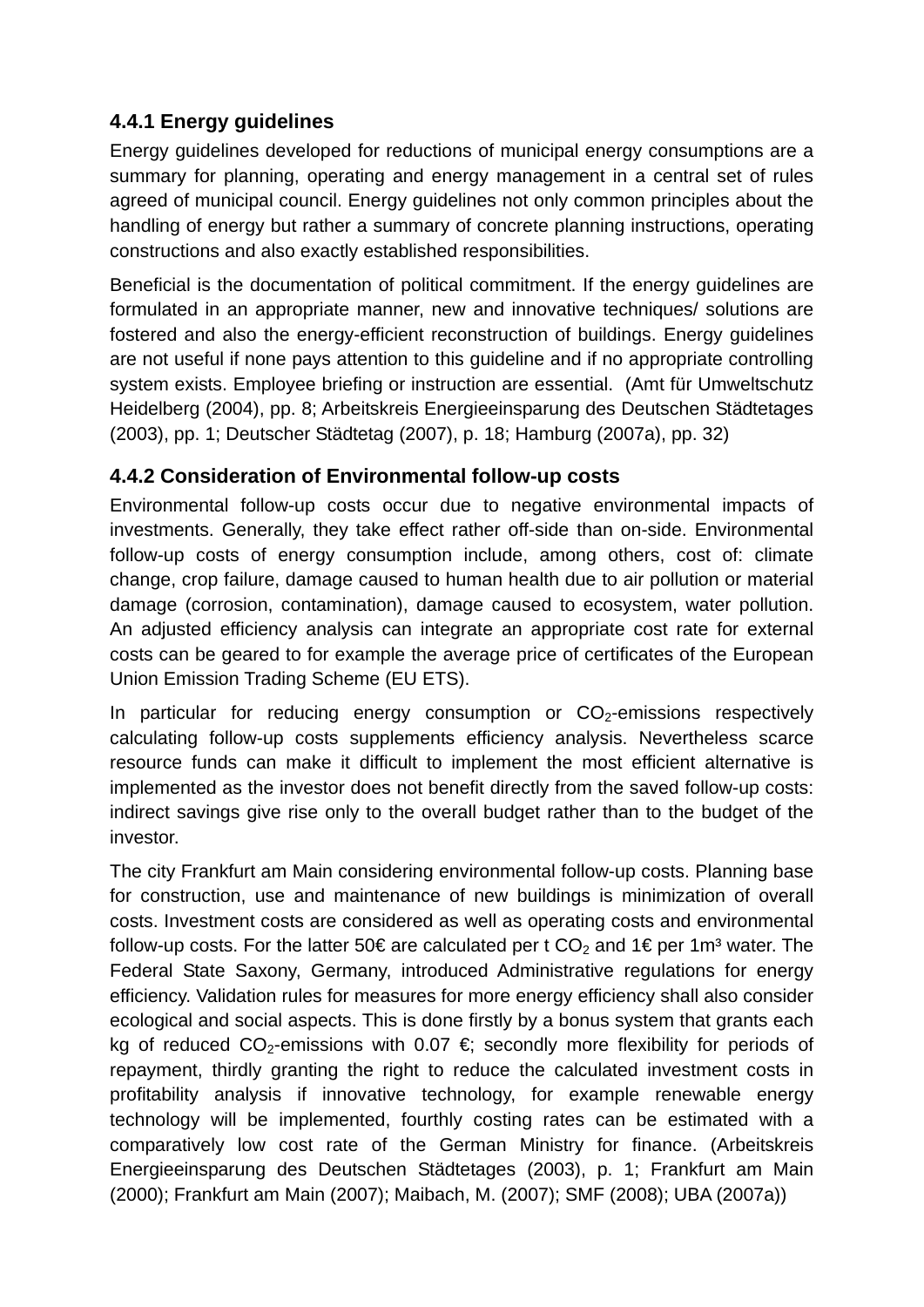#### **4.4.3 Contracting**

Within the scope of contracting the contracting authority carries over contractingcompany at least financing, the planning (regularly), implementing and the mentoring of measures. The commission gets the contracting company over a specific period. There are different types of contracting: Energy-saving contracting, citizenscontracting, constructions-contracting. In the case of Energy-saving contracting the contracting authority gets a contractually guaranteed minimum of economisations that are used for investments. Financing of energy-saving-projects or renewableenergy-projects by citizens with private assets characterizes Citizens-contracting. After a defined period the citizens get a payoff. The contracting-company assumes the planning, financing, construction, operating of new investments or reinvestments and is able to sell generated net energy (heat, cooling energy, electricity). Energysaving-contracting and constructions-contracting are recommendable up to  $\epsilon$ 100.000 energy costs per building. Contracting for building-pools is also possible – the minimum of energy cost is  $\epsilon$  250.000. The administration benefits from costsaving because of external financing. Further advantages are energy-savings are guaranteed, the contracting-company is rich in know-how and they also get auxiliary service for example courses of instructions. The possibility of building pools implements that less profitable buildings can also be part of contracting. The weaknesses of this instrument are high efforts, the establishment of a controlling system and the long-term contracts (ten to twenty years). Normally contracting is classified similar to a credit and the administration needs permission. (DENA (2004); Deutscher Städtetag (2003), pp. 100; DStGB, DUH (2006), pp. 9; Hessisches Ministerium für Umwelt (2002); Klimabündnis (2006), p. 11; Kuhn, V. (2003), pp. 48; UBA (2003), p. 156 and 51 (appendix); UBA (n.d.))

## **5 Steering instruments for overcoming hurdles**

In order to select a suitable management tool, the hurdles that shall be overcome by the tool, might help. In the scope of a hurdles analysis five groups can be differentiated: no aims, no regulations, no knowledge, no information and no incentive and sanction system.

*No aims:* hurdles exists, because energy saving is no aim of the public authority.

*No rules:* in the public authority doesn't (still) exist no regulation, departmental for energy saving measures.

*No information:* this hurdle relates to required data that are necessary for decision processes for example energy consumption of a machine.

*No knowledge:* employees don't understand the relevance of energy saving projects of new implemented process or products or they don't know possibilities of energy saving.

*No incentive or sanction system:* Employees have no motivation concerning energy saving measures; there are no incentives and also no sanctions.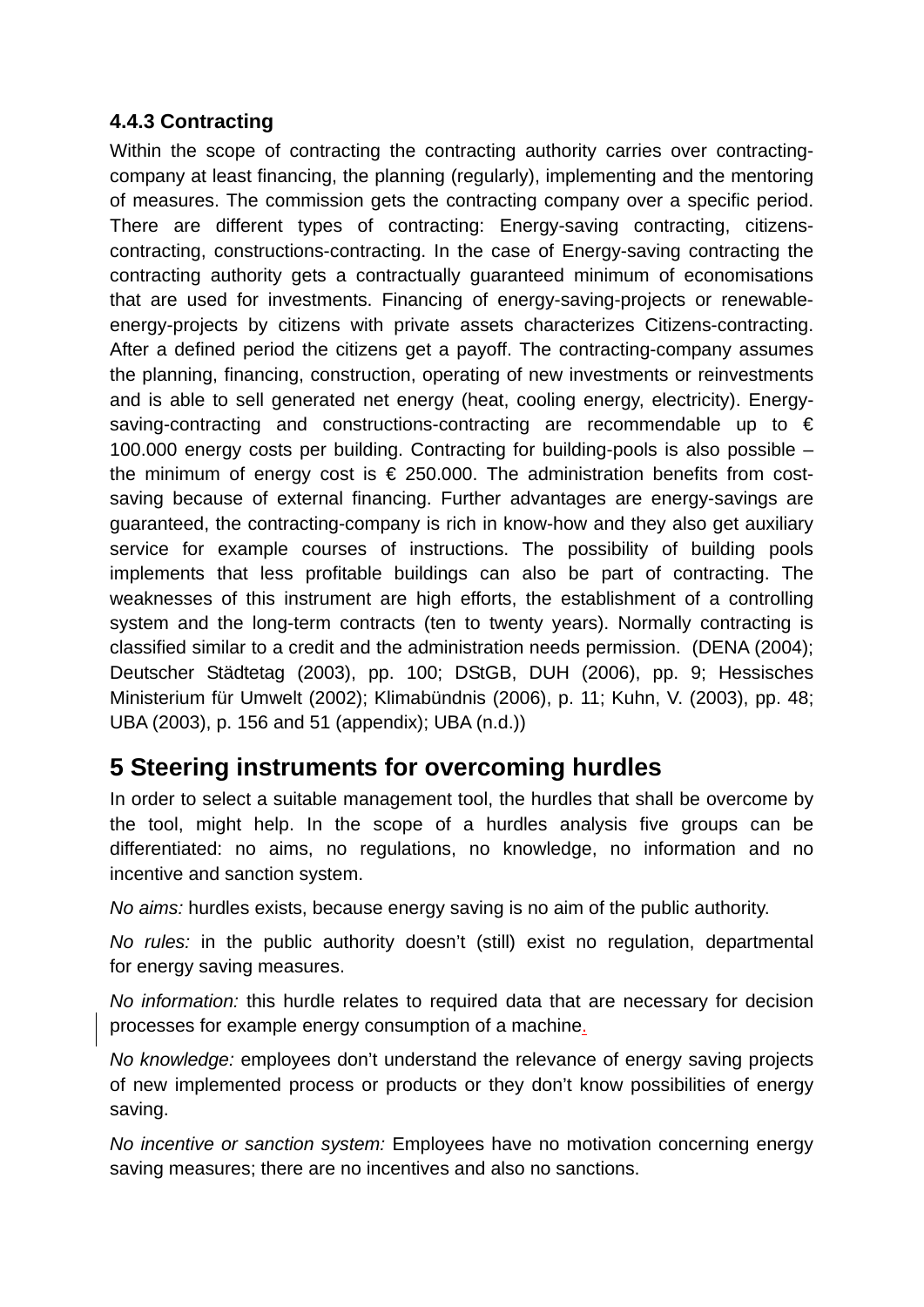For the identification of the named hurdles and their reasons, decision-makers in the departments in Dresden have to be asked about the hurdles they perceive. At first we conducted a survey, after that we did in-depths interviews and finally we organized a workshop.

We used these three methods for identifying with which steering instrument can overcome which hurdles group. Table 2 presents the steering instruments for overcoming hurdles in public authorities.

------------------

Insert table 2 about here

------------------

For a public authority it is important to know, which hurdles exist, because very often hurdles prevent an effective management of resources and energy consumption. If the public authority know which hurdles exist, it should select the appropriate management tools addressing these hurdles.

# **6 Summary**

The overall research question of this paper was: "Which steering instruments are appropriate for energy management and  $CO<sub>2</sub>$ -management of public authorities?" At all we identified 35 steering instruments whereas 13 of them are instruments of the strategic level and 22 of them are instruments that focus on operational level. In detail we discovered six instruments that target on user behaviour. Respectively eight instruments tend to procurement and investment decisions. We described every instrument and how to adopt it for energy saving issues. Furthermore we analysed its strengths and weaknesses and searched for different practical examples. With these management tools public authorities can reduce energy consumption and improve its CO<sub>2</sub>-management.

Additionally, a classification of the tools concerning the hurdles, which they intend to overcome, has been done. Therefore decision-makers in the departments in Dresden have to be asked about the hurdles they perceive. The existence of these hurdles in many cases prevents an effective management of resources and energy consumption. Here, it is very important to know, which hurdles are relevant for the specific local public authority. The authority then should select the management tools addressing these hurdles.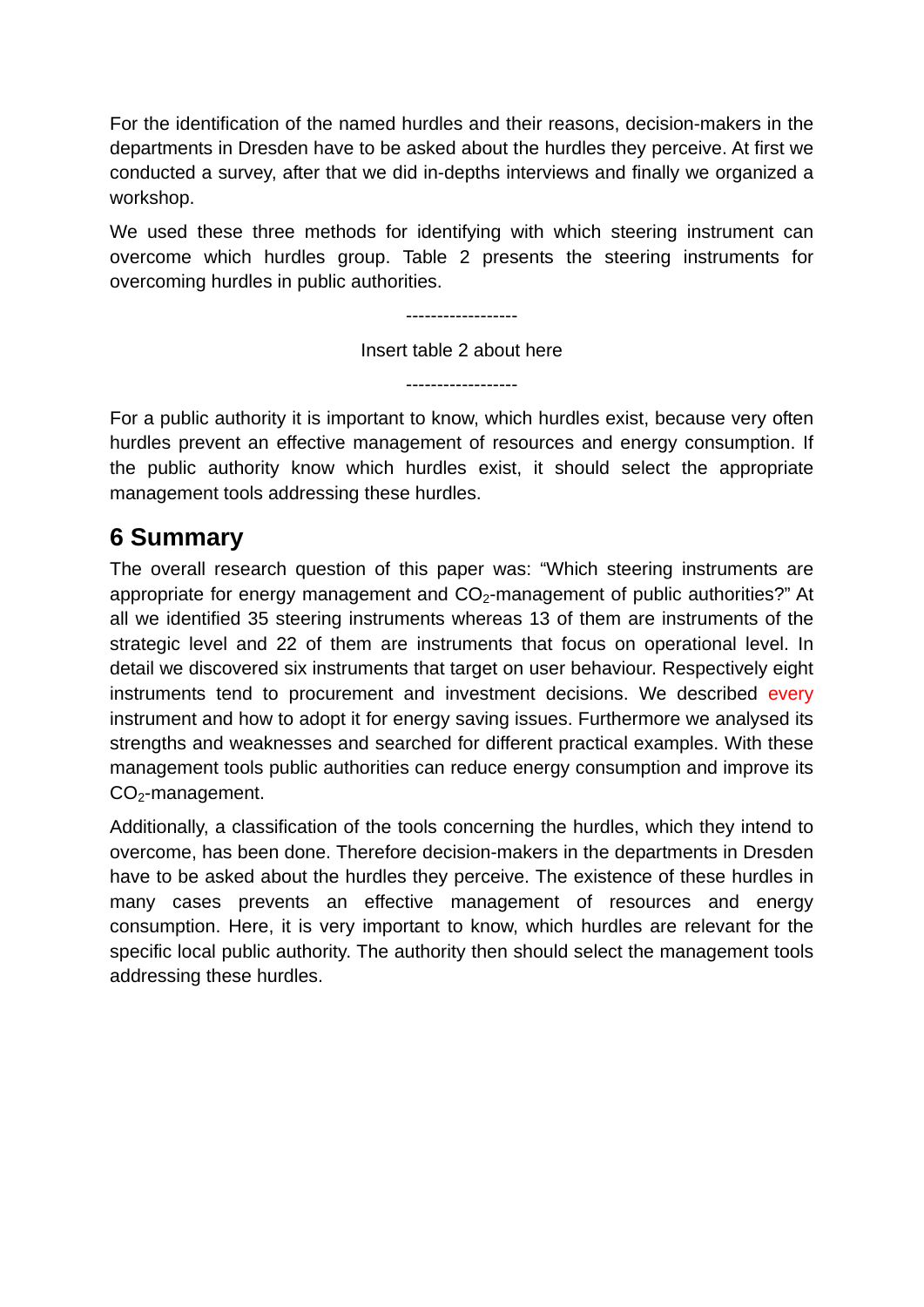

Figure 1: Possible hurdles in scope of developing a CO<sub>2</sub>-Management System for Public Authorities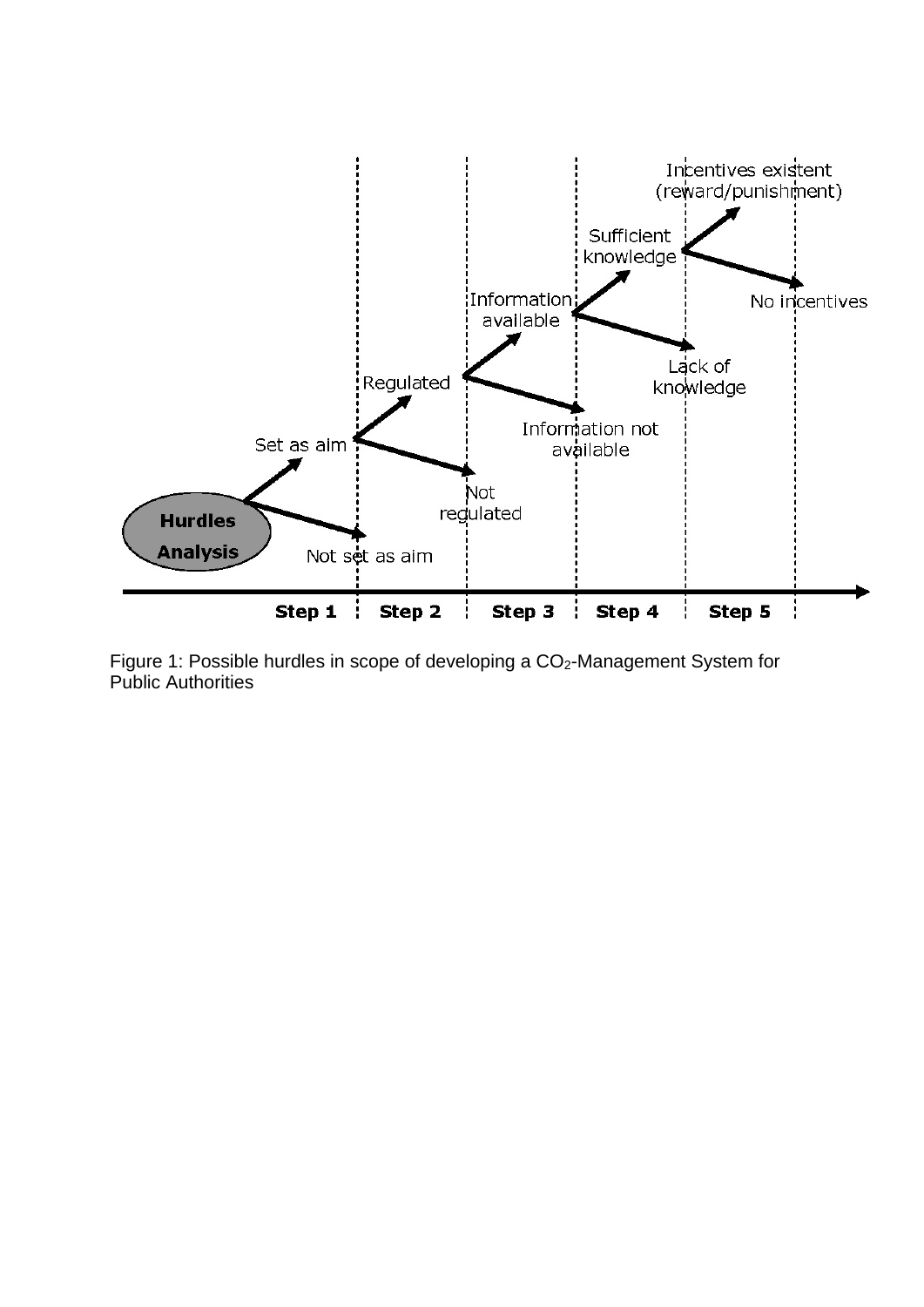Table 1: Possible steering instruments for a  $CO<sub>2</sub>$ -Management system for public authorities (highlighted in grey: in this paper explained instruments)

| <b>Strategic</b><br>linstruments                                       | <b>Instruments with</b><br>focus on user<br>behaviour | <b>Instruments with</b><br>focus on<br>procurement | <b>Instruments with</b><br>focus on<br>linvestment<br>decisions |
|------------------------------------------------------------------------|-------------------------------------------------------|----------------------------------------------------|-----------------------------------------------------------------|
| Mission statement,<br>strategic objectives,<br>key figures             | Energy savings<br>competition                         | Procurement<br>guidelines                          | <b>Energy guidelines</b>                                        |
| Contract<br>management                                                 | Informational and<br>educational offerings            | <b>Product databases</b>                           | <b>Consideration of</b><br>environmental<br>follow-up-cost      |
| <b>Budgeting</b>                                                       | <b>Certificate Trading</b>                            | Life-Cycle Costing                                 | Contracting                                                     |
| Benchmarking                                                           | <b>Bonus scheme</b>                                   | <b>Exemplary tender</b><br>documents               | Life-Cycle Costing                                              |
| Energy consumption System of duties<br>controlling                     |                                                       | <b>Calculation tools</b>                           | Intracting                                                      |
| <b>European Energy</b><br>Award                                        | Bonus-Malus-<br>System                                | Alliance of<br>procurement                         | <b>Conservation fond</b>                                        |
| Municipal energy<br>management                                         |                                                       | System of duties                                   | Informational and<br>educational offerings                      |
| Cost accounting                                                        |                                                       | Informational and<br>educational offerings         | Integral planning                                               |
| Labelling/Seal of<br>quality                                           |                                                       |                                                    |                                                                 |
| Agreement on<br>objectives                                             |                                                       |                                                    |                                                                 |
| Auditing                                                               |                                                       |                                                    |                                                                 |
| Eco-Audit (Eco<br>Management and<br>Audi Scheme)                       |                                                       |                                                    |                                                                 |
| Formation/ creation<br>and description of<br>(sustainable)<br>products |                                                       |                                                    |                                                                 |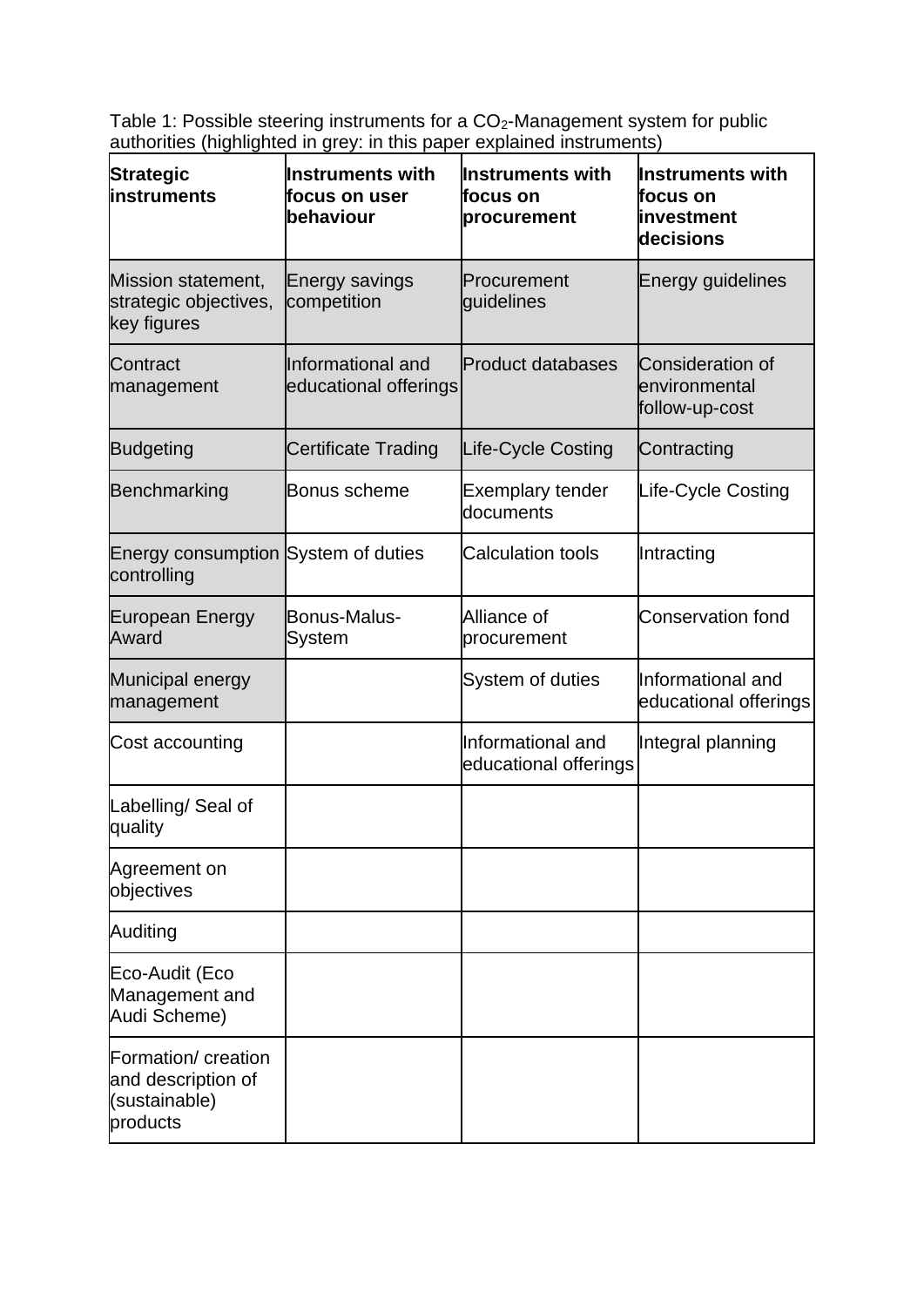Table 2: Steering instruments for overcoming hurdles in public authorities (Highlighted in grey: in this paper explained instruments)

| With these steering instruments                                                                                                                                                                                                                                                                                                                                                                      | can overcome<br>following group of<br>hurdles  . |
|------------------------------------------------------------------------------------------------------------------------------------------------------------------------------------------------------------------------------------------------------------------------------------------------------------------------------------------------------------------------------------------------------|--------------------------------------------------|
| mission statement, strategic objective and key figures;<br>contract management, agreement on objectives, formation/<br>creation and description of (sustainable) products                                                                                                                                                                                                                            | no aim                                           |
| mission statement, strategic objective and key figures;<br>benchmarking, municipal energy management, labelling,<br>formation/ creation and description of (sustainable)<br>products, Informational and educational offerings, product<br>data bases, exemplary tender documents, calculation tools,<br>alliance of procurement                                                                      | no knowledge                                     |
| benchmarking, energy consumption controlling, European<br>Energy Award, municipal energy management, cost<br>accounting, auditing, Eco-Audit by EMAS, municipal energy<br>management, informational and educational offerings,<br>product data bases, Life-cycle costing, exemplary tender<br>documents, calculation tools, alliance of procurement,<br>integral planning                            | no information                                   |
| European Energy Award, municipal energy management,<br>labelling, Eco-Audit by EMAS, procurement guidelines,<br>energy guidelines, consideration of environmental follow-<br>up-costs, intracting                                                                                                                                                                                                    | no rules                                         |
| contract management, budgeting, benchmarking, municipal<br>energy management, cost accounting, labelling, agreement<br>on objectives, auditing, energy savings competition,<br>certificate trading, bonus scheme, system of duties, bonus-<br>malus-system,, Life-cycle costing, consideration of<br>environmental follow-up-costs, contracting, intracting,<br>conservation fond, integral planning | no incentive and<br>sanction system              |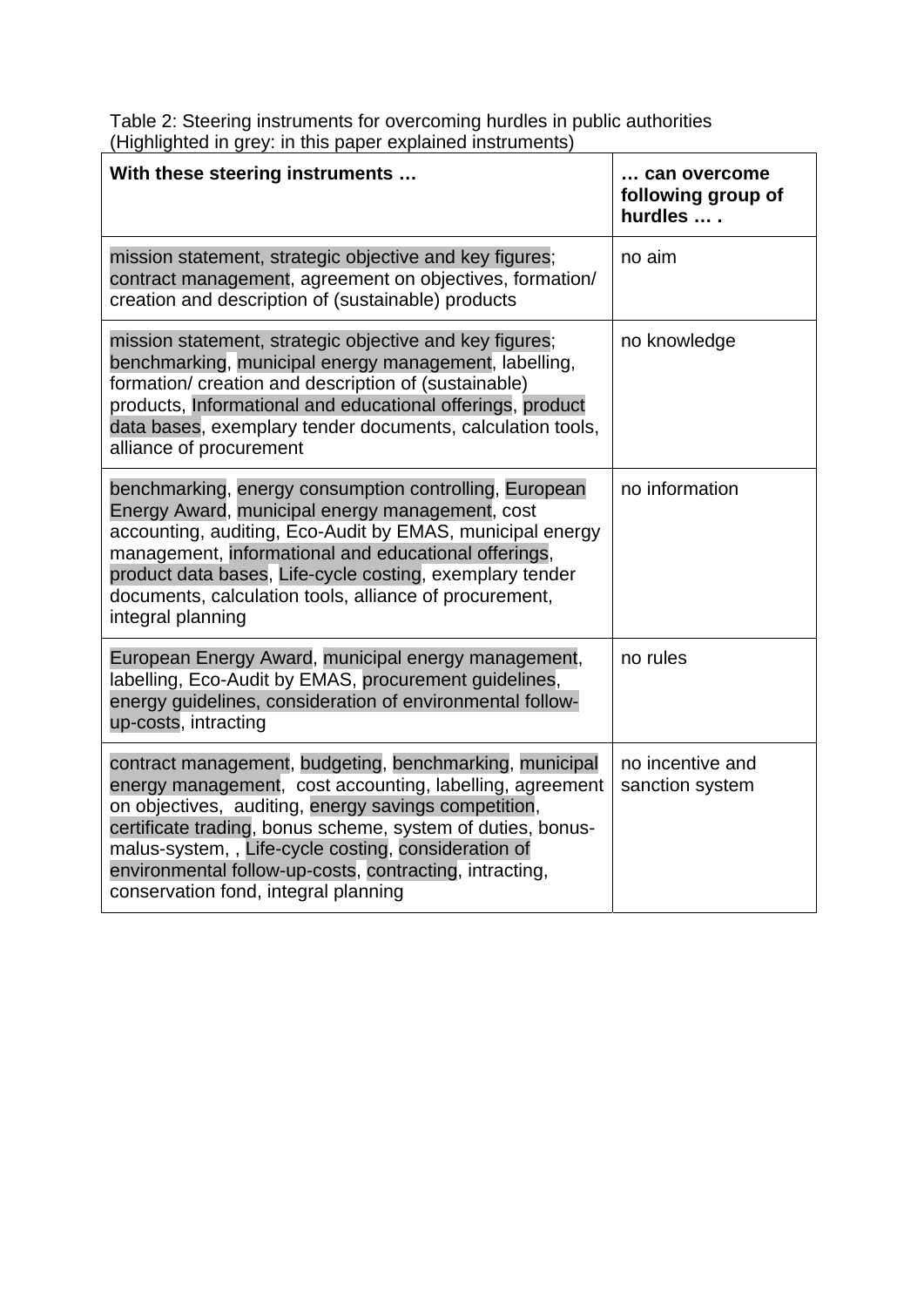# **List of references**

Akhurst, M.; Morgheim, J.; Lewis, R. (2003): Greenhouse gas emissions trading in BP. In: Energy Policy 31 (2003), pp. 657-663.

Amt für Umweltschutz Heidelberg (2004): Stadt der Zukunft Heidelberg - Energiekonzeption 2004 [also online published:

http://www.heidelberg.de/servlet/PB/show/1146409/ 31 pdf energiekonzeption.pdf. as of: 2004, retrieved on: 25.05.2009]

Arbeitskreis der hessischen kommunalen Energiebeauftragten (2003): Energietreffs für Hausmeister - ein zeitgemäßes und zielgruppenorientiertes Schulungsprogramm. [also online available:

http://www.energieland.hessen.de/irj/Energieland\_Internet?cid=7c4de 23996c471a4a3df30616fc6ff75, as of: 2003, retrieved on: 20.05.2009]

Arbeitskreis Energieeinsparung des Deutschen Städtetages (2000): Umsetzung des Kommunalen Energiemanagements In: Hinweise zum kommunalen Energiemanagement, 5, 2003, [also online published: http://www.staedtetag.de/imperia/md/content/schwerpunkte/fachinfos/2007/5.pdf, as of: 2000, retrieved on: 25.05.2009]

Arbeitskreis Energieeinsparung des Deutschen Städtetages (2003): Energieleitlinien - Planungsanweisungen. In: Hinweise zum kommunalen Energiemanagement, 10, 2003, [also online published:

http://www.staedtetag.de/imperia/md/content/schwerpunkte/fachinfos/2007/10.pdf, as of: 2003, retrieved on: 25.05.2009]

Augsburg (ed.) (2008): Umweltmanagement der Stadtverwaltung. Online: http://www2.augsburg.de/index.php?id=96, as of: 2008, retrieved on: 25.05.2009.

B. & S. U. (n. d.): European Energy Award. Online: http://www.european-energyaward.de, as of: n. d.; retrieved on: 25.05.2009.

Baureferat LH München (ed.) (n. d.): Pro Klima - Contra CO2, München, n. d.

Berliner Energieagentur (2007): Beschaffung und Klimaschutz. Leitfaden zur Beschaffung von Geräten, Beleuchtung und Strom nach den Kriterien Energieeffizienz und Klimaschutz. Berlin, 2007 [also online published: www.greenlabelspurchase.net/de-green-procurement-downloads.html, as of: 2007, retrieved on: 25.05.2009]

Berliner Energieagentur (ed.) (2008): Kampagne Sauberer Fuhrpark. Online: http://www.sauberer-fuhrpark.de/, as of: 2008, retrieved on: 25.05.2009.

BMU; BDI (eds.)(2002): Nachhaltigkeitsmanagement in Unternehmen. Konzepte und Instrumente zur nachhaltigen Unternehmensentwicklung. Bonn, 2002 [also online published:

http://www.bdi-online.de/Dokumente/Umweltpolitik/nachhaltigkeitsstudie.pdf, as of: n. d., retrieved on: 25.05.2009]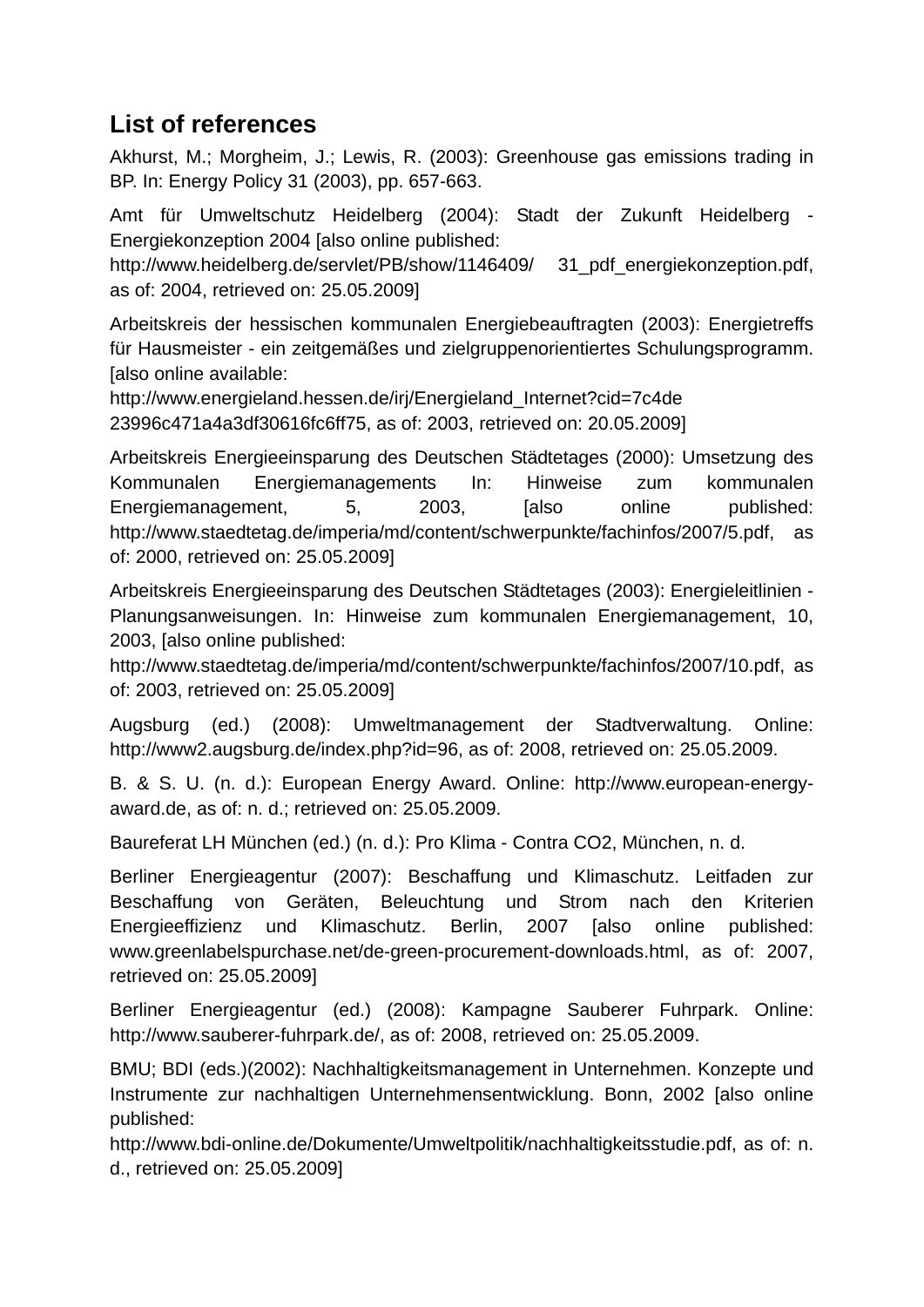BMU; UBA (eds.) (2003): Umweltschutz lohnt sich für öffentliche Verwaltungen. Strategien und Beispiele für ökonomische Anreize. s. l.., 2003 [also online published: http://www.bmu.de/files/pdfs/allgemein/application/pdf/broschuere\_umwschutz\_verwa ltung.pdf, as of: 2003, retrieved on: 25.05.2009]

BMWi; BMU (eds.) (2007): Bericht zur Umsetzung der in der Kabinettsklausur am 23./24.08.2007 in Meseberg beschlossenen Eckpunkte für ein Integriertes Energieund Klimaprogramm [also online published:

http://www.bmwi.de/Dateien/BMWi/PDF/gesamtbericht-

iekp,property=pdf,bereich=bmwi,sprache=de,rwb=true.pdf, as of: 2007, retrieved on: 25.05.2009]

Bolay, S. (2006): Kommunale Akteure: Ausgangslagen, Interessen, Anreize und Handlungen (AP1) [also online published:

http://www.izt.de/pdfs/SKEP/AP1\_Akteure.pdf, as of: 2006, retrieved on: 25.05.2009]

DENA (ed.) (2004): Leitfaden Energiespar-Contracting. Arbeitshilfen für die Vorbereitung und Durchführung von Energiespar-Contracting in Bundesliegenschaften [also online published:

http://www.zukunft-haus.info/de/service/publikationen-downloads/fuer-unternehmenoeffentliche-hand.html, as of: 2004, retrieved on: 25.05.2009]

DENA (eds.) (2008): Office -TopTen: Strom sparende Bürogeräte. Online: www.officetopten.de, as of: 2008, retrieved on: 25.05.2009.

Dessau (2005): Energiewettbewerb Desauer Schulen. Online: http://www.energiewettbewerb.dessau.de/, as of: 2005, retrieved on: 25.05.2009.

Deutscher Städtetag (ed.) (2003): Kosteneinsparung durch kommunales Energiemanagement. Köln, 2003.

Deutscher Städtetag (ed.) (2007): Städte und Gemeinden aktiv für den Klimaschutz. Gute Beispiele aus dem Wettbewerb "Bundeshauptstadt im Klimaschutz", Berlin, 2007 [also online published:

http://www.staedtetag.de/imperia/md/content/schwerpunkte/fachinfos/2007/21.pdf, as of: 2007, retrieved on: 25.05.2009]

Deutsches Institut für Urbanistik (1998): Reihe Umweltberatung für Kommunen – Kommunales Energiemanagement, Berlin, 1998.

Dresden (2008): Umweltleitlinien der Stadtverwaltung Dresden. Online: http://www.dresden.de/de/08/03/c\_12.php, as of: 2008, retrieved on: 25.05.2009.

DStGB, DUH (eds.) (2006): Intelligenter Energieeinsatz in Städten und Gemeinden - Klimaschutz und Kostensenkung: Gute Beispiele aus dem Wettbewerb "Energiesparkommune" [also online published:

http://www.duh.de/uploads/media/Dokumentation\_Energiesparkommune.pdf, as of: 2006, retrieved on: 25.05.2009]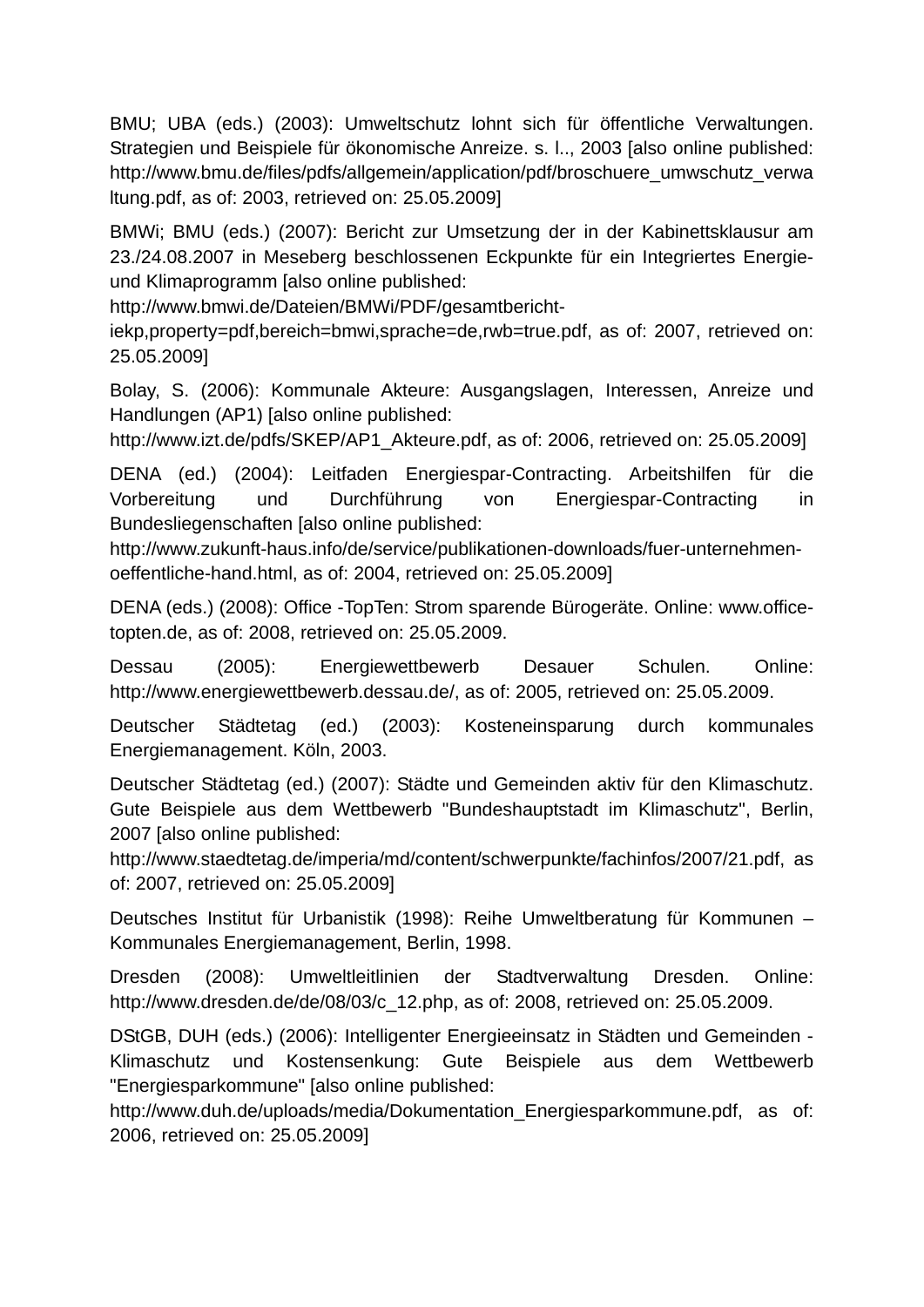Energie gewinnt (ed.)(n. d.): Energie gewinnt! Fachbetrieb für Wärmedämmung und Energiesparen. Online: http://www.energie-gewinnt.de, as of: n. d.; retrieved on: 20.11.2007.

EnergieAgentur.NRW (2007): European Energy Award. Kommunale Energiearbeit optimieren und erfolgreich umsetzen. Düsseldorf, 2007 [also online published: http://www.energieagentur.nrw.de/\_database/\_data/datainfopool/european-energyaward.pdf, as of: 2007, retrieved on: 25.05.2009]

Frankfurt am Main (2000): Amtsverfügung HBA-AV 23/2000 zur Benutzung der Vollkostenrechnung im Rahmen der Wirtschaftlichkeitsberechnung. Online:

http://www.stadt-frankfurt.de/energiemanagement/pdf/gk\_amtsverfuegung.pdf, as of: 2000, retrieved on: 25.05.2009.

Frankfurt am Main (2007): Programme. Online:

http://www.stadt-frankfurt.de/energiemanagement/pro.htm as of: 06/2008, retrieved on: 25.05.2009.

Frankfurt am Main (n. d.): Hochbauamt - Energiemanagement. Online:

http://www.stadt-frankfurt.de/energiemanagement, as of: n. d. retrieved on: 25.05.2009.

French, J. R. P, JR.; Raven, B. (1959): The Bases of Social Power. In: Cartwright, D. (1959): Studies in Social Power. Michigan 1959.

Günther, E.; Scheibe, L. (2003): The Hurdles Analysis – a method to identify and analyse hurdles for green procurement in municipalities. Dresden, 2003 [also online published: http://nbn-resolving.de/urn:nbn:de:swb:14-1074594203546-41307, as of: 2003, retrieved on: 25.05.2009]

Hamburg (2007a): Klimaschutz Hamburg 2007-2012 – Klimaentwicklung verstehen, Klimawandel mindern, Klimafolgen bewältigen. Anlage 1 zur Mitteilung des Senats an die Bürgerschaft. Hamburg, 2007 [also online published:

http://www.klima.hamburg.de/fileadmin/user\_upload/klimaschutz/Dateien/Drucksache \_18-6803.pdf, as of: o. A., retrieved on: 25.05.2009]

Hamburg (2007b): Leitfaden zur umweltverträglichen Beschaffung von Lieferungen und Leistungen nach der VOL vom 1. Dezember 2007. Hamburg, 2007

Hessisches Ministerium für Umwelt (ed.) (2002): Leitfaden für Energiespar-Contracting in öffentlichen Liegenschaften. s. l., 2002 [also online published: http://www.hmulv.hessen.de/irj/servlet/prt/portal/prtroot/slimp.CMReader/HMULV\_15/ HMULV\_Internet/med/ad4/ad442ba5-5d7c-701a-3b21-7197ccf4e69f,22222222- 2222-2222-2222-222222222222,true.pdf, as of: 2002, retrieved on: 25.05.2009]

Hessisches Ministerium für Wirtschaft (ed.) (2004): Auswertung der Budget- und Anreizsysteme zur Energieeinsparung in hessischen Schulen. [also online published: http://www.energie-und-schule.hessen.de/Publikationen/ab\_endb.pdf, as of: 2004, retrieved on: 25.05.2009]

ICLEI (2007): das Procura+ Handbuch. Online: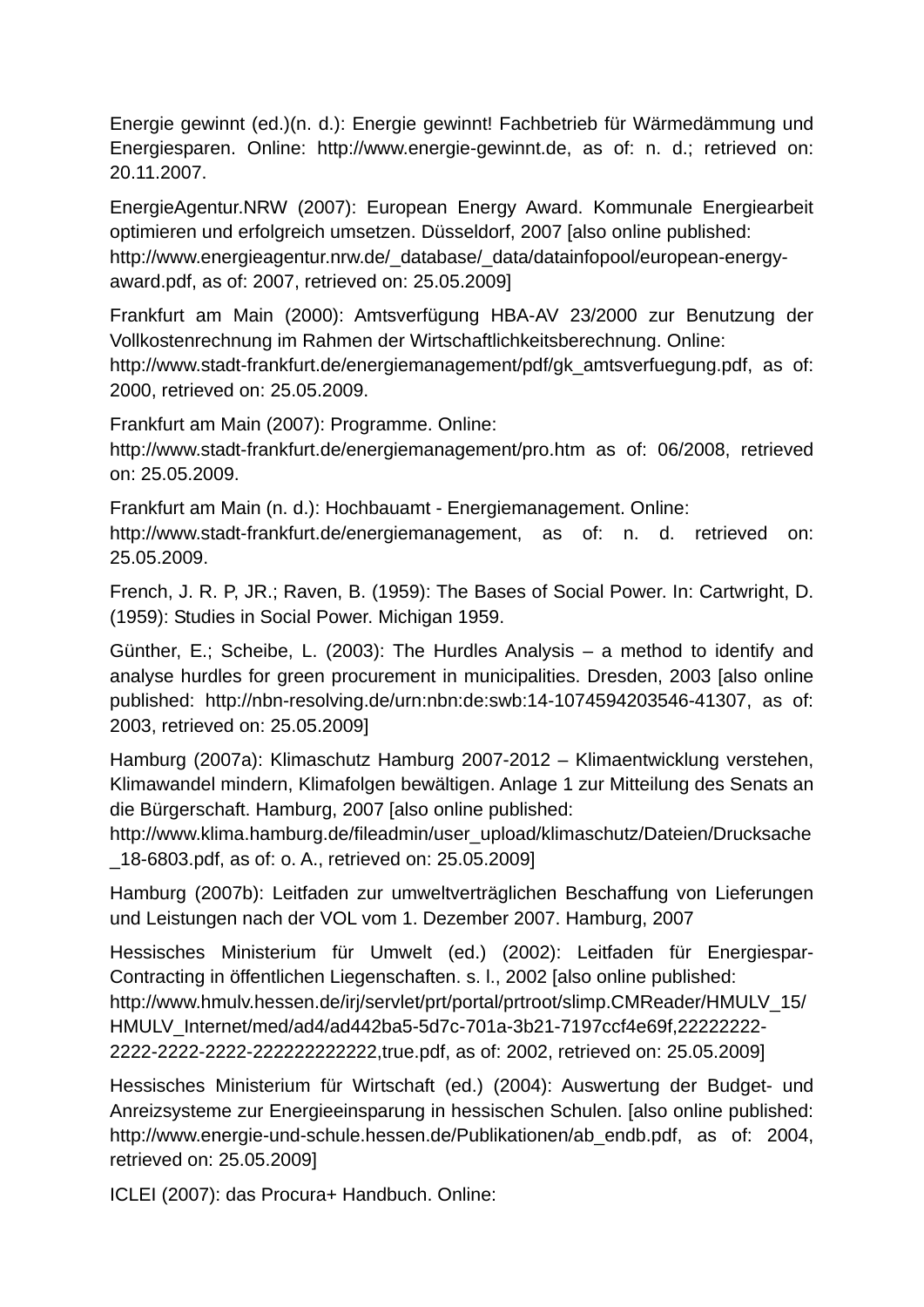http://www.iclei-europe.org/index.php?id=5079, as of: 2007, retrieved on: 25.05.2009.

Interpublic Berlin (2006): without title. Online: http://www.kommunaler-wettbewerb.de, as of: 01.07.2006, retrieved on: 25.05.2009.

Jena (Hrsg.)(2006): Jena. Umweltbewusst. European Energy Award. Jena, 2006. [also online published:

http://www.jena.de/fm/41/Faltbl%2007%20S1%20Endfassung.pdf, as of: 2007, retrieved on: 25.05.2009]

Jena (n. d.): Maßnahmenplan eea 2007. Online: http://www.jena.de/fm/41/ Ma%DFnahmeplan%2007.pdf, as of: o. A., retrieved on: 20.01.2008.

Klima-Bündnis (ed.) (2000): Öffentlichkeitsarbeit für den Klimaschutz in der Kommune – Dokumentation der Fachtagung "Kommunen kommunizieren Klimaschutz" am 14.11.2000 in Wuppertal. Frankfurt am Main, 2000.

Klimabündnis (Hrsg.) (2004) Kurzzusammenfassung der Projekte Climate Star 2004. Online:

http://www.local-

climateprotection.eu/fileadmin/klimaschutz/inhalte/downloads/climatestar2004 projektezusammenfassung\_de.pdf, as of: 2004, retrieved on: 12.10.2007.

Klimabündnis (ed.) (2006): Städte im Wandel - Klimaschutz als Herausforderung und Chance für Kommunen. Frankfurt a. M., 2006 [also online published: http://www.klimaschutz.de/fileadmin/klimaschutz/inhalte/downloads/staedte-imwandel\_web.pdf, as of: 2006, retrieved on: 25.05.2009]

Kopatz, M. (2006): Nachhaltigkeit und Verwaltungsmodernisierung: Eine theoretische und empirische Analyse am Beispiel nordrhein-westfälischer Kommunalverwaltungen. Diss., Osnabrück, 2006 [also online published:

http://oops.ibit.uni-oldenburg.de/frontdoor.php?source\_opus=110, as of: 2006, retrieved on: 25.05.2009]

Krems, B. (2008): Benchmarking. In: Online-Verwaltungslexikon olev.de. Online: http://www.olev.de/b/benchm.htm, as of: 24.07.2008, retrieved on: 16.08.2008.

Kuhn, V. (2003): Kommunales Energiemanagement – Strategien, Akteure, Hemmnisse. Bonn, 2003 [also online published:

http://library.fes.de/pdf-files/stabsabteilung/01736.pdf, as of: 2003, retrieved on: 25.05.2009]

Maibach, M. u. a. (2007): Praktische Anwendung der Methodenkonvention. Möglichkeiten der Berücksichtigung externer Umweltkosten bei Wirtschaftlichkeitsberechnungen von öffentlichen Investitionen. n. l.., 2007 [also online published: http://www.umweltdaten.de/publikationen/fpdf-l/3194.pdf, as of: 10.04.2007, retrieved on: 25.05.2009]

Münster (ed.) (2000): Von Stromfressern und wie wir sie bändigen. Münster, 2000 [also online published: http://www.muenster.de/stadt/umwelt/pdf/stromfaltblatt.pdf, as of: 2000, retrieved on: 25.05.2009]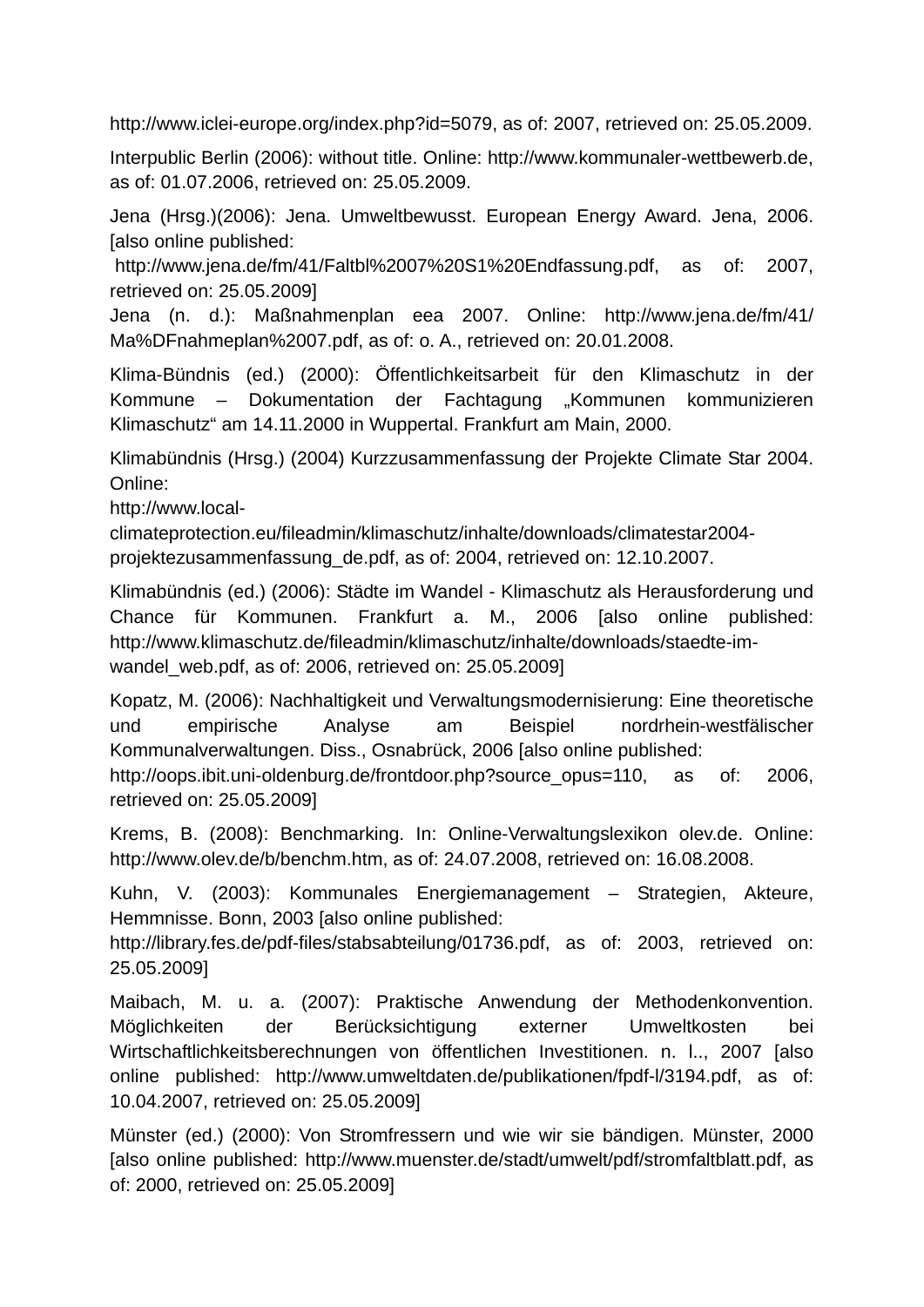Radgen, P. (1999): Die stillen Energieverbraucher, Karlsruhe, 1999 [also online published: http://www.isi.fraunhofer.de/e/publikation/fachartikel/10-Buerogeraete.pdf, as of: 1999, retrieved on: 25.05.2009]

Senator für Finanzen der freien Hansestadt Bremen (2002): Neue Steuerungsmodelle im öffentlichen Sektor. Kontraktmanagement – Arbeitshilfe. Bremen, 2002. Online:

http://www2.bremen.de/verwaltungsreform/Kap3/pdf/KontraktArbeitshilfe2002Zw.pdf, as of: August 2002, retrieved on: 25.05.2009.

SMF (2008): Verwaltungsvorschrift des SMF über die Förderung von Vorhaben zur Erhöhung der Energieeffizienz einschließlich Nutzung erneuerbarer Energien im staatlichen Hochbau des Freistaates Sachsen (VwV Energieeffizienz) vom 7.Februar 2008 (Az.: 46-B1003/1-26/17-6621)

Speier, F.; Fiederer, H.-J.; Klee, G. (2001): Nachhaltige Entwicklung und kommunale Verwaltungsmodernisierung. Entlastungspotenziale und Durchsetzungschancen eines integrativen Ansatzes, s. l., 2001. [also online published:

http://www.fachdokumente.lubw.baden-

wuerttemberg.de/servlet/is/40101/BWA99005SBer.pdf?command=downloadContent &filename=BWA99005SBer.pdf&FIS=203, as of: 2001, retrieved on: 25.05.2009]

Stadtrat Nürnberg (2001): Leitbild der Nürnberger Stadtverwaltung. Online: http://www.nuernberg.de/internet/portal/buerger/leitbild.html, as of: 2001, retrieved on: 25.05.2009.

Starke, V. (2008): Praktische Erfahrungen mit European Energy Award (eea) am Beispiel der Stadt Görlitz - Vortrag gehalten am 01.02.2008 in Dresden, Online: http://www.saena.de/media/files/Upload/Auftakt\_eea/Vortraege/03\_goerlitz\_starke\_e ea\_dd\_20080201.pdf, as of: n. d., retrieved on: 25.05.2009]

UBA (2007): Ökonomische Bewertung von Umweltschäden. Methodenkonvention zur Schätzung externer Umweltkosten. Dessau, 2007 [also online published: http://www.umweltdaten.de/publikationen/fpdf-l/3193.pdf, as of: 2007, retrieved on: 25.05.2009]

UBA (ed.) (2003): Ökonomische Anreize für den Umweltschutz im Bereich der öffentlichen Hand – Bestandsaufnahme und Strategien. Berlin, 2003 [also online published: http://www.umweltdaten.de/publikationen/fpdf-l/2687.pdf, as of: 2003, retrieved on: 25.05.2009]

UBA (ed.) (2005): Presseinformation - Sieger des Wettbewerbs European Energy Trophy stehen fest. Online: http://www.umweltdaten.de/uba-info-presse/pi05/pd05- 068.pdf, as of: 2005, retrieved on: 25.05.2009.

UBA (ed.) (2008): beschaffung-info. Der Informationsdienst für umweltfreundliche Beschaffung. Online: http://www.beschaffung-info.de/php/index.php4?lang=d, as of: 2008, retrieved on: 01.09.2008